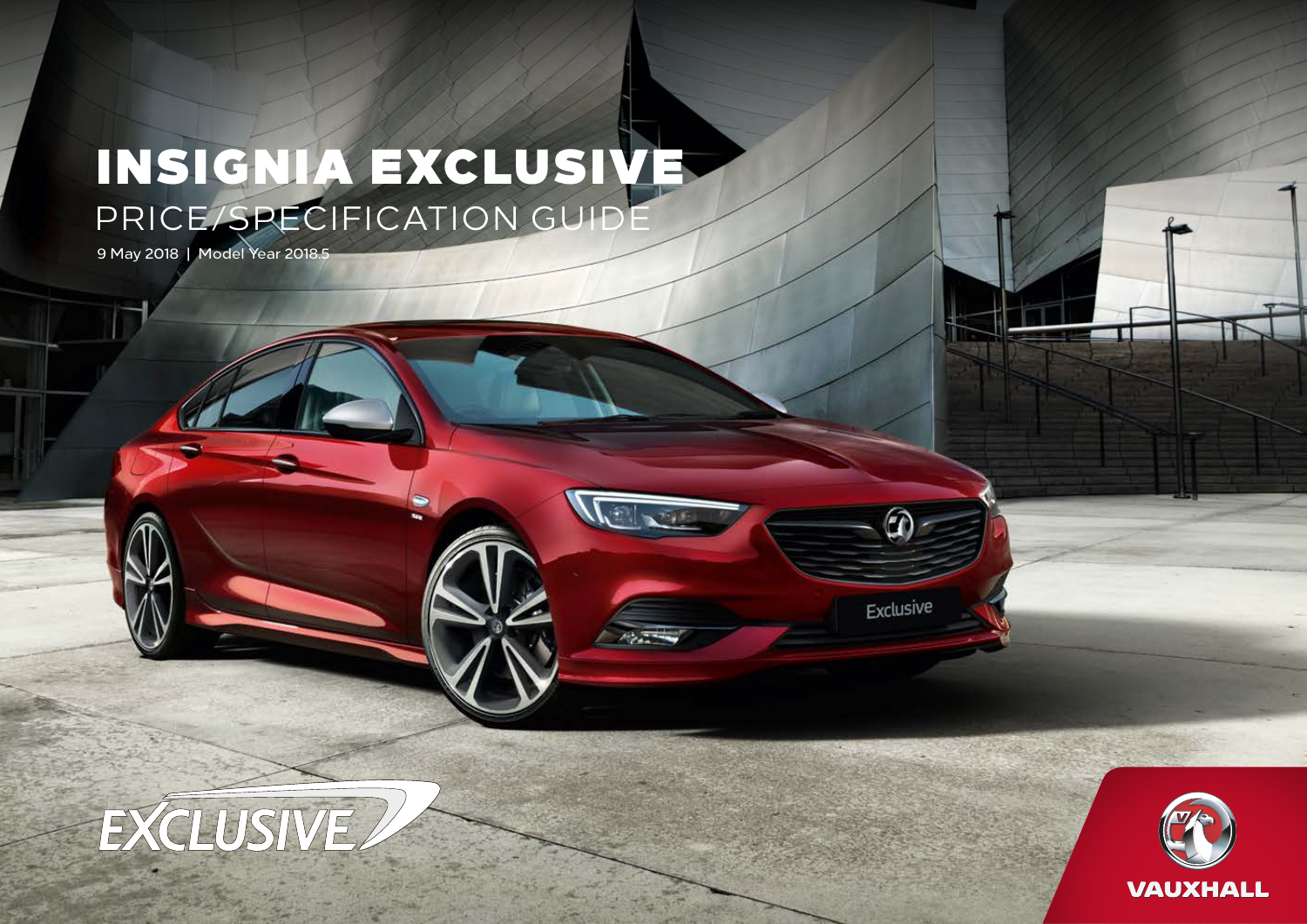# **INSIGNIA SRi VX-LINE NAV**





### **MAKE INSIGNIA EXCLUSIVELY YOURS.**

Imagine being able to personalise the exact finish of your Insignia. Choose an Exclusive model and you can design your Insignia in just the colour you want.

Personalise it from a choice of millions of tones, or even send us a swatch of your favourite colour and we'll match it. See exterior colours pages for further details, visit your local Retailer or log onto vauxhall.co.uk

|                                                             |                                                       |         | <b>Grand Sport</b>             |         | <b>Sports Tourer</b>           |  |  |  |  |
|-------------------------------------------------------------|-------------------------------------------------------|---------|--------------------------------|---------|--------------------------------|--|--|--|--|
|                                                             |                                                       |         | OTR RRP CO <sub>2</sub> (g/km) |         | OTR RRP CO <sub>2</sub> (g/km) |  |  |  |  |
| <b>SRI VX-LINE NAV EXCLUSIVE BLACK - ON-THE-ROAD PRICES</b> |                                                       |         |                                |         |                                |  |  |  |  |
| Petrol                                                      | 1.5 (165PS) Turbo                                     | £25,405 | 136                            | £26,925 | 139                            |  |  |  |  |
| Diesel                                                      | 2.0 (170PS) Turbo D BlueInjection                     | £27.075 | 136                            | £28,575 | 139                            |  |  |  |  |
|                                                             | 2.0 (170PS) Turbo D auto BlueInjection                | £28,675 | 145                            | £30,175 | 150                            |  |  |  |  |
|                                                             | SRI VX-LINE NAV EXCLUSIVE CHROME - ON-THE-ROAD PRICES |         |                                |         |                                |  |  |  |  |
| Petrol                                                      | 1.5 (165PS) Turbo                                     | £25,405 | 136                            | £26,925 | 139                            |  |  |  |  |
| Diesel                                                      | 2.0 (170PS) Turbo D BlueInjection                     | £27.075 | 136                            | £28,575 | 139                            |  |  |  |  |
|                                                             | 2.0 (170PS) Turbo D auto BlueInjection                | £28,675 | 145                            | £30.175 | 150                            |  |  |  |  |

Please note: On-the-road recommended retail prices (RRP) include VAT at 20%, number plates and delivery to Retailer of £700.00 (inc. £116.67 VAT), 12 months' Vehicle Excise Duty and new vehicle first registration fee of £55.00. Excludes fuel and insurance.

### **STANDARD FEATURES**

**Exterior convenience / styling:**

- *Heated windscreen unique on Exclusive models*
- *Rear-view camera unique on Exclusive models*
- VXR Styling Pack
- Sports-style front and rear bumpers
- Side sills
- Rear spoiler (Grand Sport models)
- Visible exhaust tailpipe (excluding Grand Sport 1.5 (165PS) Turbo models)
- Dark-tinted rear windows
- Front and rear parking sensors
- Front fog lights
- Rain-sensitive windscreen wipers

#### **Interior convenience / styling:**

- *Heated front seats unique on Exclusive models*
- Velour floor mats with Exclusive logo
- Sports front seats, driver's AGR • Sports pedals
- Heated, flat-bottom, leather-covered VX-Line
- steering wheel
- Dual-zone electronic climate control
- Steering column adjustable for reach and rake
- Dark fabric headlining

#### **Infotainment:**

- Navi 900 IntelliLink system
- Fully integrated European sat nav system
- 8-inch colour touchscreen
- Bluetooth® / Apple CarPlay™ / Android Auto™

#### **Safety / security:**

- OnStar • Electronic Stability Programme (ESP)
- Forward collision alert with automatic city emergency braking
- Following distance indicator
- Lane departure warning with lane assist
- Keyless start
- Security alarm system (Thatcham approved, T1)

### **CUSTOMER OFFERS\***

- ✓ **2 Year 0% APR PCP**
- **Flexible PCP (5.9% APR) with £1000 Vauxhall Deposit Contribution on diesel models** ✓
- ✓ **Flexible Personal Lease**

*Please consult your Retailer for details.*

\* = Terms and conditions apply.

### **EXCLUSIVE BLACK FEATURES**

- 18-inch diamond-cut bi-colour alloy wheels
- Gloss black upper window trim
- Gloss black roof rails (Sports Tourer models)
- Gloss black front grille bar and grille surround
- Gloss black front fog light bezels
- Gloss black door mirror housings
- Gloss black Exclusive badge
- Velour floor mats with Exclusive logo
- Dark silver Agate facia and door panel inserts
- Insignia name and engine badges deleted from tailgate

### **EXCLUSIVE CHROME FEATURES**

- 18-inch diamond-cut bi-colour alloy wheels
- Chrome-effect Exclusive badge
- Chrome-effect inserts on door handles
- Velour floor mats with Exclusive logo
- Dark silver Agate facia and door panel inserts • Insignia name and engine badges deleted from
	- tailgate

#### **EXCLUSIVE OPTIONS**

- Choice of unique exterior colours or Personalised
- Choice of unique alloy wheels
- Choice of unique interior trims including Premium nappa leather
- Brushed alloy-effect door mirror housings
- Carbon fibre-effect door mirror housings
- Dark metallic Hexagon facia and door panel inserts

### *Please see www.vauxhall.co.uk/fleet for details.*

 $*** = 2018/19$  tax year.



**COMPANY CAR INFORMATION**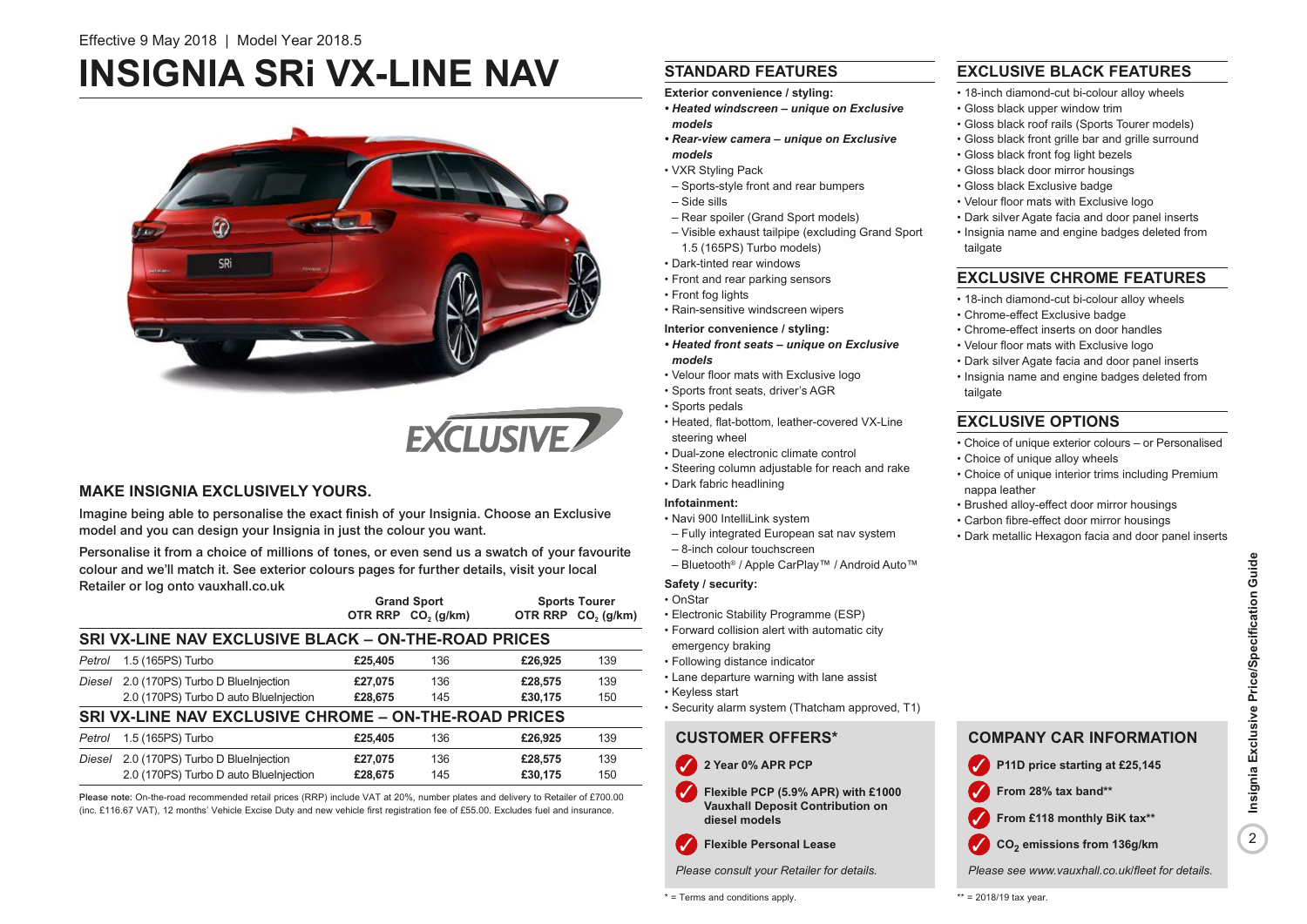# **INSIGNIA ELITE NAV**





### **MAKE INSIGNIA EXCLUSIVELY YOURS.**

Imagine being able to personalise the exact finish of your Insignia. Choose an Exclusive model and you can design your Insignia in just the colour you want.

Personalise it from a choice of millions of tones, or even send us a swatch of your favourite colour and we'll match it. See exterior colours pages for further details, visit your local Retailer or log onto vauxhall.co.uk

|                                                |                                                 |         | <b>Grand Sport</b><br>OTR RRP CO <sub>2</sub> (g/km) |         | <b>Sports Tourer</b><br>OTR RRP CO <sub>2</sub> (g/km) |  |  |  |  |  |
|------------------------------------------------|-------------------------------------------------|---------|------------------------------------------------------|---------|--------------------------------------------------------|--|--|--|--|--|
| ELITE NAV EXCLUSIVE BLACK - ON-THE-ROAD PRICES |                                                 |         |                                                      |         |                                                        |  |  |  |  |  |
| Petrol                                         | 1.5 (165PS) Turbo                               | £26,355 | 136                                                  | £27,875 | 139                                                    |  |  |  |  |  |
| Diesel                                         | 2.0 (170PS) Turbo D BlueInjection               | £28,025 | 136                                                  | £29,525 | 139                                                    |  |  |  |  |  |
|                                                | 2.0 (170PS) Turbo D auto BlueInjection          | £29,625 | 145                                                  | £31,125 | 150                                                    |  |  |  |  |  |
|                                                | ELITE NAV EXCLUSIVE CHROME - ON-THE-ROAD PRICES |         |                                                      |         |                                                        |  |  |  |  |  |
| Petrol                                         | 1.5 (165PS) Turbo                               | £26,355 | 136                                                  | £27,875 | 139                                                    |  |  |  |  |  |
| <b>Diesel</b>                                  | 2.0 (170PS) Turbo D BlueInjection               | £28,025 | 136                                                  | £29,525 | 139                                                    |  |  |  |  |  |
|                                                | 2.0 (170PS) Turbo D auto BlueInjection          | £29.625 | 145                                                  | £31.125 | 150                                                    |  |  |  |  |  |

Please note: On-the-road recommended retail prices (RRP) include VAT at 20%, number plates and delivery to Retailer of £700.00 (inc. £116.67 VAT), 12 months' Vehicle Excise Duty and new vehicle first registration fee of £55.00. Excludes fuel and insurance.

### **STANDARD FEATURES**

#### **Exterior convenience / styling:**

- *Heated windscreen unique on Exclusive models*
- *Rear-view camera unique on Exclusive models*
- IntelliLux LED® matrix headlights
- Front fog lights
- Rain-sensitive windscreen wipers
- Front and rear parking sensors
- Dark-tinted rear windows

#### **Interior convenience / styling:**

- *Heated, flat-bottom, leather-covered VX-Line steering wheel – unique on Exclusive models*
- Leather seat facings
- Heated front seats
- Heated outer rear seats (All Sports Tourer models)
- Dual-zone electronic climate control
- Driver's seat tilt and lumbar adjustment
- 8-inch colour information display
- Dark silver Agate facia and door panel inserts

#### **Infotainment:**

- Navi 900 IntelliLink system
- Fully integrated European sat nav system
- 8-inch colour touchscreen
- Bluetooth® / Apple CarPlay™ / Android Auto™

#### **Safety / security:**

- OnStar
- Electronic Stability Programme (ESP)
- Forward collision alert with automatic
- city emergency braking
- Following distance indicator
- Lane departure warning with lane assist
- Keyless start
- Security alarm system
- (Thatcham approved, T1)

## **CUSTOMER OFFERS\*** ✓ **2 Year 0% APR PCP**

- **Flexible PCP (5.9% APR) with £1000 Vauxhall Deposit Contribution on diesel models** ✓
- ✓ **Flexible Personal Lease**

*Please consult your Retailer for details.*

\* = Terms and conditions apply.

### **EXCLUSIVE BLACK FEATURES**

- 18-inch diamond-cut bi-colour alloy wheels
- Gloss black upper window trim
- Gloss black roof rails (Sports Tourer models)
- Gloss black front grille bar and grille surround
- Gloss black front fog light bezels
- Gloss black door mirror housings
	- Gloss black Exclusive badge
	- Body-colour door handles
	- Velour floor mats with Exclusive logo
	- Insignia name and engine badges deleted from tailgate

### **EXCLUSIVE CHROME FEATURES**

- 18-inch diamond-cut bi-colour alloy wheels
- Chrome-effect Exclusive badge
- Velour floor mats with Exclusive logo
- Insignia name and engine badges deleted from tailgate

### **EXCLUSIVE OPTIONS**

- Choice of unique exterior colours or Personalised
- Choice of unique alloy wheels
- Choice of unique interior trims including premium nappa leather
- Dark fabric headlining
- Dark metallic Hexagon facia and door panel inserts
- Brushed alloy-effect door mirror housings
- Carbon fibre-effect door mirror housings

### *Please see www.vauxhall.co.uk/fleet for details.*

✓ **From 28% tax band\*\***

**COMPANY CAR INFORMATION**

✓ **P11D price starting at £26,095**

From £122 monthly BiK tax\*\* **CO2** ✓ **emissions from 136g/km**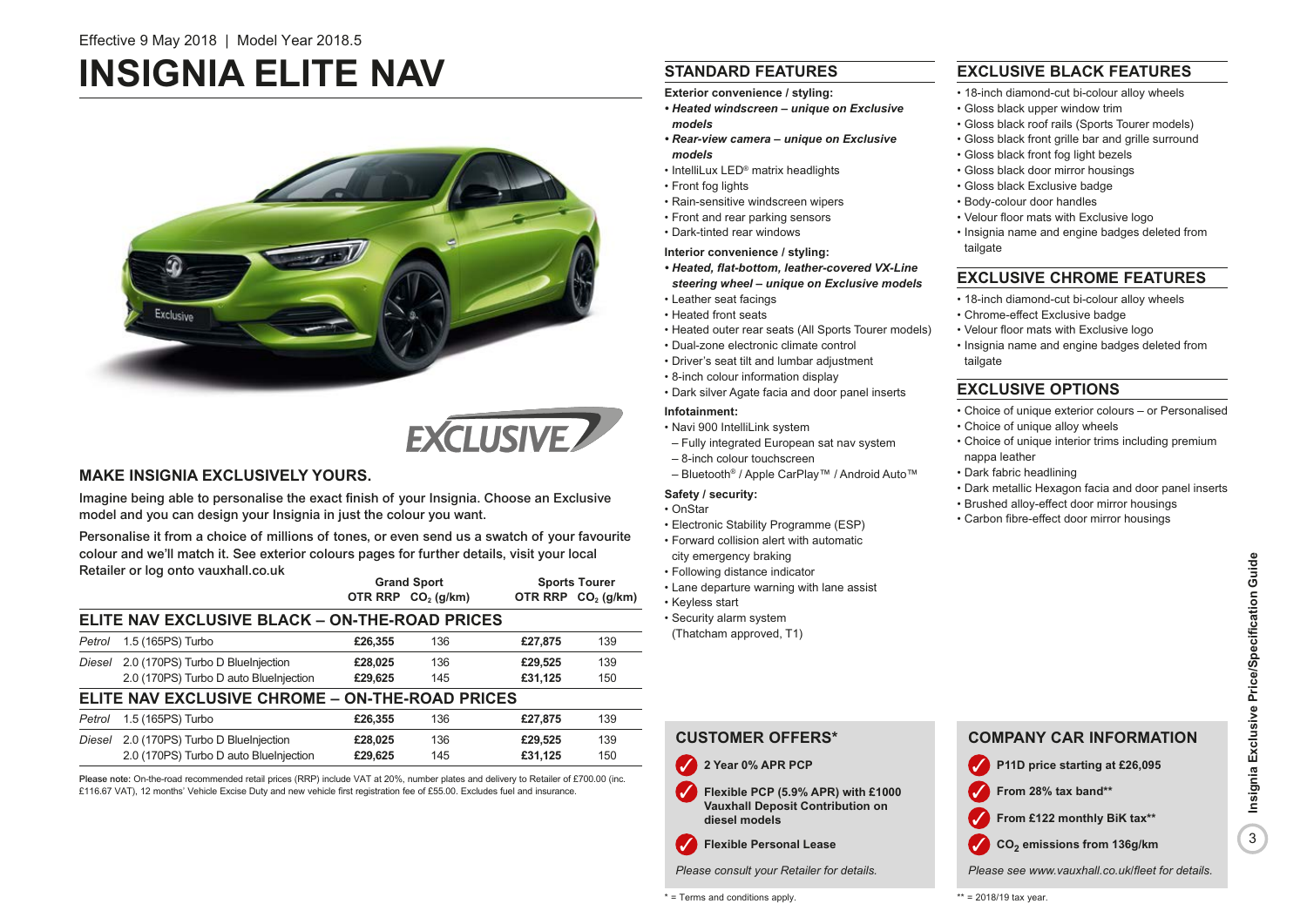# **INSIGNIA EXCLUSIVE** PRICES

| Model<br><b>Grand Sport</b>             | <b>Price</b><br>(£) | <b>VAT</b><br>(E) | Total<br>(E) | On-the-road<br>RRP(E) | CO <sub>2</sub><br>(g/km) | Model<br><b>Sports Tourer</b>           | <b>Price</b><br>(E) | VAT<br>(E) | Total<br>(£) | On-the-road<br>RRP(E) | CO <sub>2</sub><br>(g/km) |
|-----------------------------------------|---------------------|-------------------|--------------|-----------------------|---------------------------|-----------------------------------------|---------------------|------------|--------------|-----------------------|---------------------------|
| <b>SRI VX-LINE NAV EXCLUSIVE BLACK</b>  |                     |                   |              |                       |                           | <b>SRI VX-LINE NAV EXCLUSIVE BLACK</b>  |                     |            |              |                       |                           |
| 1.5 (165PS) Turbo<br>Diesel             | 20370.83            | 4074.17           | 24445.00     | 25405.00              | 136                       | 1.5 (165PS) Turbo<br>Diesel             | 21637.50            | 4327.50    | 25965.00     | 26925.00              | 139                       |
| 2.0 (170PS) Turbo D BlueInjection*      | 21504.16            | 4300.84           | 25805.00     | 27075.00              | 136                       | 2.0 (170PS) Turbo D BlueInjection*      | 22754.16            | 4550.84    | 27305.00     | 28575.00              | 139                       |
| 2.0 (170PS) Turbo D auto BlueInjection* | 22837.50            | 4567.50           | 27405.00     | 28675.00              | 145                       | 2.0 (170PS) Turbo D auto BlueInjection* | 24087.50            | 4817.50    | 28905.00     | 30175.00              | 150                       |
| <b>SRI VX-LINE NAV EXCLUSIVE CHROME</b> |                     |                   |              |                       |                           | <b>SRI VX-LINE NAV EXCLUSIVE CHROME</b> |                     |            |              |                       |                           |
| 1.5 (165PS) Turbo<br>Diesel             | 20370.83            | 4074.17           | 24445.00     | 25405.00              | 136                       | 1.5 (165PS) Turbo<br>Diesel             | 21637.50            | 4327.50    | 25965.00     | 26925.00              | 139                       |
| 2.0 (170PS) Turbo D BlueInjection*      | 21504.16            | 4300.84           | 25805.00     | 27075.00              | 136                       | 2.0 (170PS) Turbo D BlueInjection*      | 22754.16            | 4550.84    | 27305.00     | 28575.00              | 139                       |
| 2.0 (170PS) Turbo D auto BlueInjection* | 22837.50            | 4567.50           | 27405.00     | 28675.00              | 145                       | 2.0 (170PS) Turbo D auto BlueInjection* | 24087.50            | 4817.50    | 28905.00     | 30175.00              | 150                       |
| <b>ELITE NAV EXCLUSIVE BLACK</b>        |                     |                   |              |                       |                           | <b>ELITE NAV EXCLUSIVE BLACK</b>        |                     |            |              |                       |                           |
| 1.5 (165PS) Turbo<br>Diesel             | 21162.50            | 4232.50           | 25395.00     | 26355.00              | 136                       | 1.5 (165PS) Turbo<br>Diesel             | 22429.16            | 4485.84    | 26915.00     | 27875.00              | 139                       |
| 2.0 (170PS) Turbo D BlueInjection*      | 22295.83            | 4459.17           | 26755.00     | 28025.00              | 136                       | 2.0 (170PS) Turbo D BlueInjection*      | 23545.83            | 4709.17    | 28255.00     | 29525.00              | 139                       |
| 2.0 (170PS) Turbo D auto BlueInjection* | 23629.16            | 4725.84           | 28355.00     | 29625.00              | 145                       | 2.0 (170PS) Turbo D auto BlueInjection* | 24879.16            | 4975.84    | 29855.00     | 31125.00              | 150                       |
| <b>ELITE NAV EXCLUSIVE CHROME</b>       |                     |                   |              |                       |                           | <b>ELITE NAV EXCLUSIVE CHROME</b>       |                     |            |              |                       |                           |
| 1.5 (165PS) Turbo<br>Diesel             | 21162.50            | 4232.50           | 25395.00     | 26355.00              | 136                       | 1.5 (165PS) Turbo<br>Diesel             | 22429.16            | 4485.84    | 26915.00     | 27875.00              | 139                       |
| 2.0 (170PS) Turbo D BlueInjection*      | 22295.83            | 4459.17           | 26755.00     | 28025.00              | 136                       | 2.0 (170PS) Turbo D BlueInjection*      | 23545.83            | 4709.17    | 28255.00     | 29525.00              | 139                       |
| 2.0 (170PS) Turbo D auto BlueInjection* | 23629.16            | 4725.84           | 28355.00     | 29625.00              | 145                       | 2.0 (170PS) Turbo D auto BlueInjection* | 24879.16            | 4975.84    | 29855.00     | 31125.00              | 150                       |

Please note: On-the-road recommended retail prices (RRP) include number plates and delivery to Retailer of £700.00 (inc. £116.67

VAT) 12 months' Vehicle Excise Duty and new vehicle first registration fee of £55.00. Excludes fuel and insurance.

\* = Please note: Vehicles with BlueInjection technology will need regular AdBlue® top-ups also between servicing requirements. An indicator integrated into the on-board computer will warn you when you need to top up. More information under www.vauxhall.co.uk/discover-vauxhall/technology/adblue.html

In accordance with regulations R (EC) No. 715/2007 and R (EC) No. 692/2008 (in the versions respectively applicable).

 $\overline{4}$ 

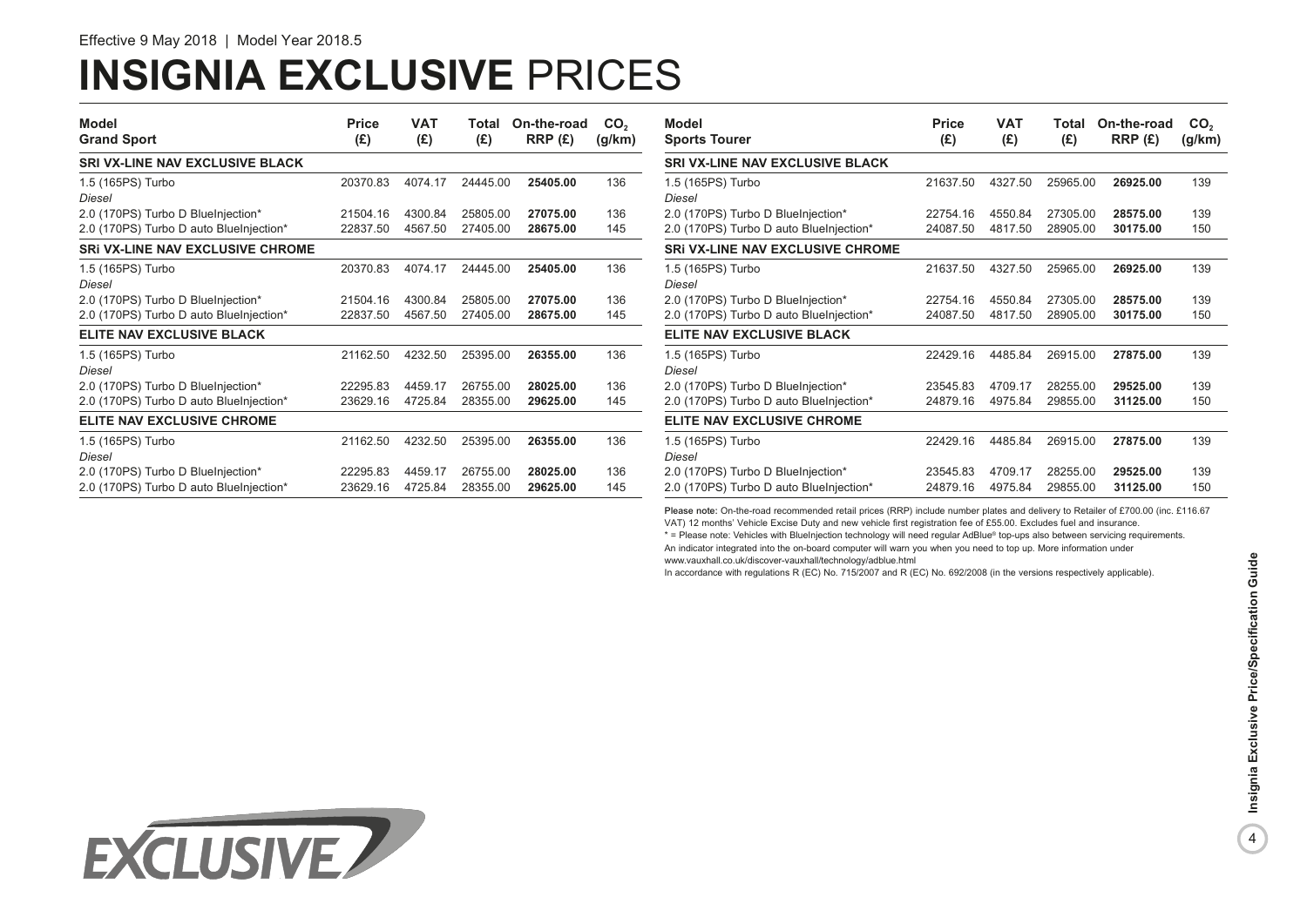|   |            | Total $(E)$<br>inc. VAT |
|---|------------|-------------------------|
|   | 345.83     | 415.00                  |
| O | 241.67     | 290.00                  |
|   | SRI H-Vine | Price (£)<br>exc. VAT   |

| FlexRide (available at extra cost on 2.0 (170PS) Turbo D)<br>Enables the driver to choose from three distinct driving modes – Normal (default setting), Sport or Tour.<br>• Facia mounted Sport and Tour switches                                                                                                                                                                                                                                                                                             |  | 708.33 | 850.00 |
|---------------------------------------------------------------------------------------------------------------------------------------------------------------------------------------------------------------------------------------------------------------------------------------------------------------------------------------------------------------------------------------------------------------------------------------------------------------------------------------------------------------|--|--------|--------|
| Driving Assistance Pack Two – Automatic cruise control incorporating automatic brake intervention<br>Automatic cruise control adjusts the vehicle's speed to maintain a time distance to the preceding vehicle, up to the speed that you have set.<br>On models with automatic transmission the 'Stop and Go' function will bring the vehicle to a complete stop and then set off again as the traffic<br>ahead moves away. Automatic brake intervention is active at all speeds above walking pace (2.5mph). |  | 475.00 | 570.00 |
| Front and rear parking distance sensors<br>• Audible warning • Distance warning graphic shown in driver information display<br>Easier parking                                                                                                                                                                                                                                                                                                                                                                 |  |        |        |

 $\bullet$  = Standard equipment.  $\bigcirc$  = Optional at extra cost.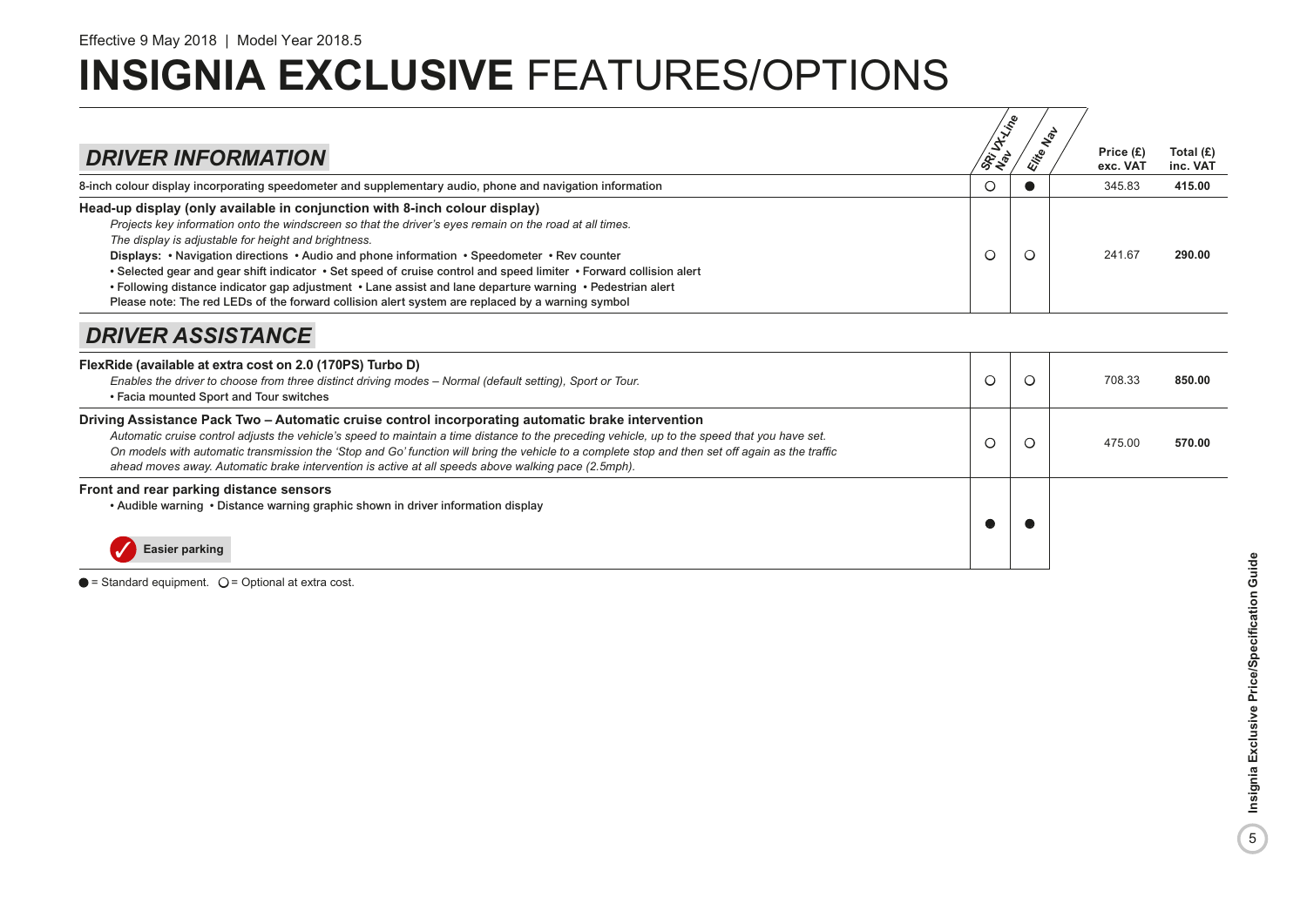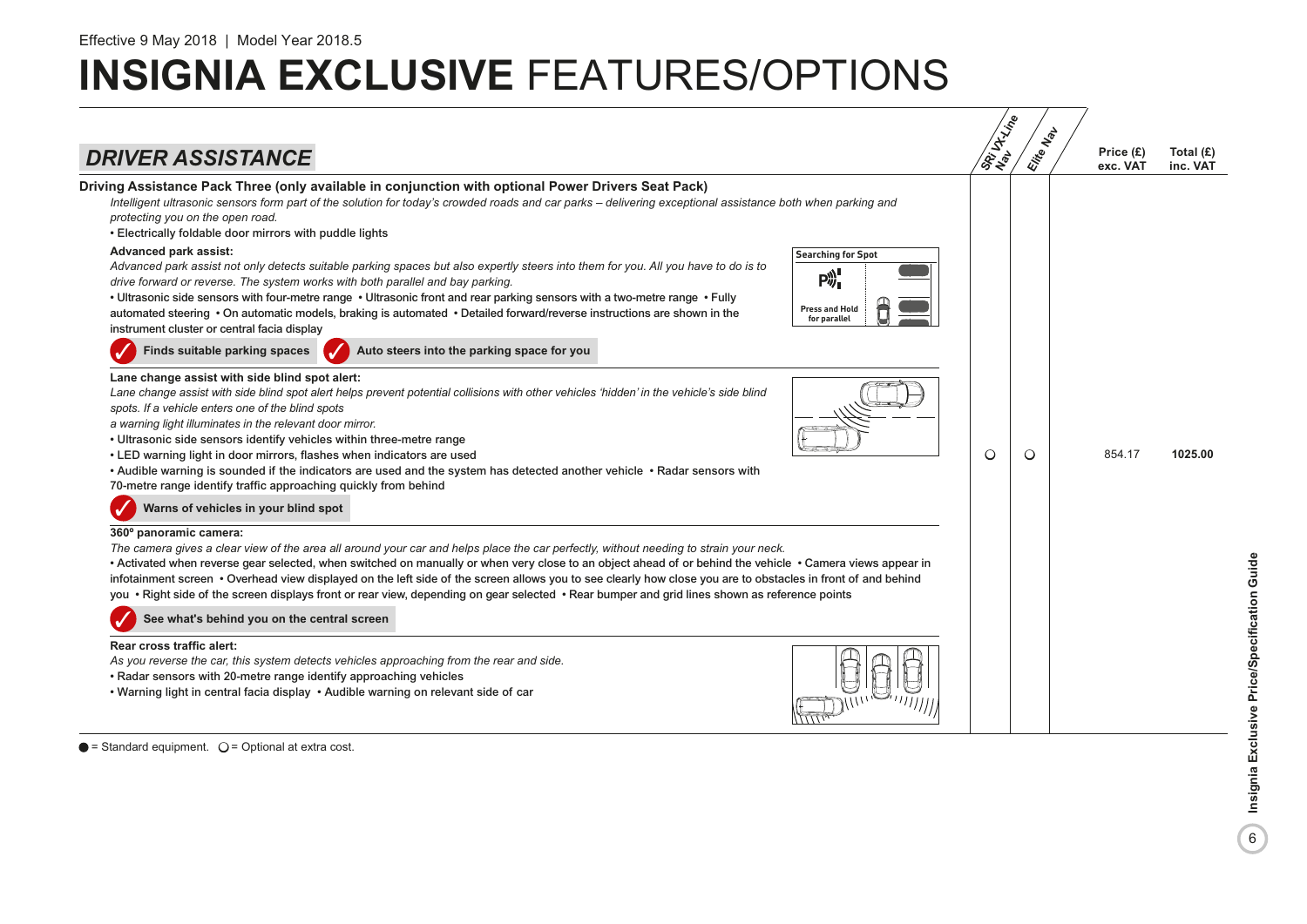

 $\bullet$  = Standard equipment.  $\circ$  = Optional at extra cost.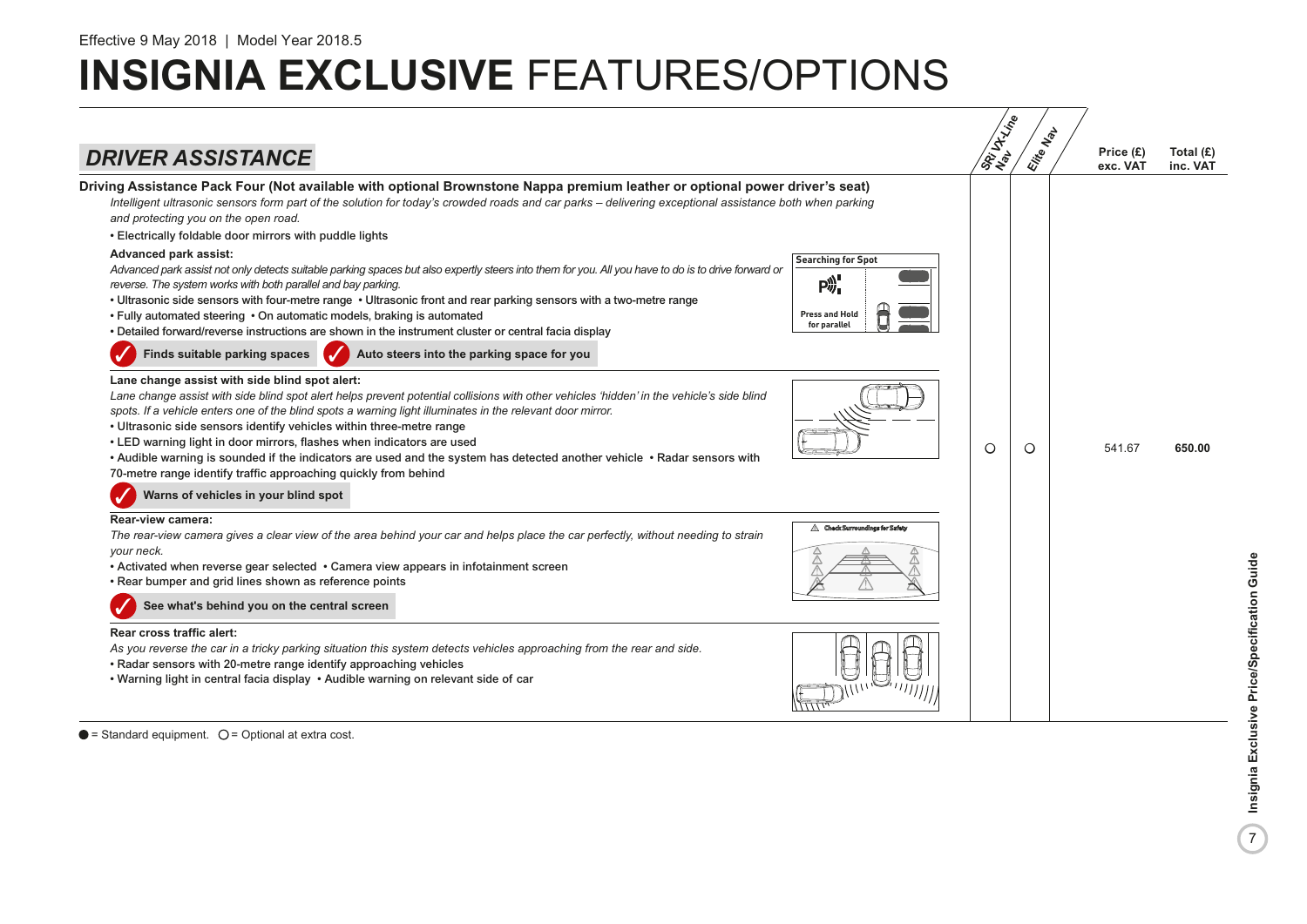|                                                                                                                                                                                                                 |            | Ray       |                       |                         |
|-----------------------------------------------------------------------------------------------------------------------------------------------------------------------------------------------------------------|------------|-----------|-----------------------|-------------------------|
| <b>INTERIOR STYLING</b>                                                                                                                                                                                         | SRi H-Xine | Elite.    | Price (£)<br>exc. VAT | Total $(E)$<br>inc. VAT |
| Dark fabric headlining - Unique to Exclusive models.                                                                                                                                                            | $\bullet$  | $\Omega$  | 166.67                | 200.00                  |
| Dark metallic Hexagon facia and door panel inserts – Unique to Exclusive models.                                                                                                                                | O          | $\circ$   | 100.00                | 120.00                  |
| <b>SEATING AND COMFORT</b>                                                                                                                                                                                      |            |           |                       |                         |
| <b>Comfort front seats</b>                                                                                                                                                                                      |            |           |                       |                         |
| Driver's seat (16-way adjustable):                                                                                                                                                                              |            |           |                       |                         |
| · Height · Reach · Tilt · Backrest · Lumbar adjustment (four-way electrical) · Head restraint (four-way)                                                                                                        |            |           |                       |                         |
| Front passenger's seat (10-way adjustable):<br>• Height • Reach • Backrest • Head restraint (four-way)                                                                                                          |            |           |                       |                         |
| • Heated outer rear seats (Sports Tourer models)                                                                                                                                                                |            | $\bullet$ |                       |                         |
| Seat trim:                                                                                                                                                                                                      |            |           |                       |                         |
| • Black Siena leather seat trim inserts • Black Morrocana side bolsters                                                                                                                                         |            |           |                       |                         |
| • Shale Siena leather seat trim inserts • Shale Morrocana side bolsters                                                                                                                                         |            | $\circ$   | 83.33                 | 100.00                  |
| Ergonomic driver's sports-style seat (AGR-approved*) with sports-style front passenger seat                                                                                                                     |            |           |                       |                         |
| Driver's seat (18-way adjustable):<br>· Height · Reach · Tilt · Backrest · Seat cushion extension · Lumbar adjustment (four-way electrical) · Head restraint (four-way)                                         |            |           |                       |                         |
| Front passenger's seat (eight-way adjustable):                                                                                                                                                                  |            |           |                       |                         |
| · Reach · Backrest · Head restraint (four-way)                                                                                                                                                                  |            |           |                       |                         |
| Seat trim:                                                                                                                                                                                                      | $\bullet$  |           |                       |                         |
| • Monita fabric seat trim inserts • Black Morrocana side bolsters                                                                                                                                               |            |           |                       |                         |
| Ergonomic sports-style front seats (AGR-approved*)                                                                                                                                                              |            |           |                       |                         |
| Driver's and front passenger's seat (18-way adjustable):                                                                                                                                                        |            |           |                       |                         |
| · Height · Reach · Tilt · Backrest · Seat cushion extension · Lumbar adjustment (four-way electrical) · Head restraint (four-way)<br>• Heated outer rear seats • FlexFold 40/20/40 split-folding rear seat back |            |           |                       |                         |
| Seat trim:                                                                                                                                                                                                      | O          |           | 962.50                | 1155.00                 |
| • Black Siena perforated leather seat trim inserts • Black Morrocana side bolsters                                                                                                                              |            | $\circ$   | 354.17                | 425.00                  |
| • Shale Siena perforated leather seat trim inserts • Shale Morrocana side bolsters                                                                                                                              | O          |           | 1045.83               | 1255.00                 |
|                                                                                                                                                                                                                 |            | $\circ$   | 354.17                | 425.00                  |
| Power driver's seat (only available in conjunction with leather Ergonomic sports-style front seats. Not available with optional Driving                                                                         |            |           |                       |                         |
| <b>Assistance Pack Four)</b>                                                                                                                                                                                    |            |           |                       |                         |
| The following features are electrically adjustable:                                                                                                                                                             | O          | $\circ$   | 508.33                | 610.00                  |
| • Height • Reach • Tilt • Backrest • Lumbar adjustment • Massage functions<br>. Pneumatically adjustable backrest side bolsters . Driver's seat memory function, including door mirrors                         |            |           |                       |                         |
| • Active ventilation for driver's and front passenger's seats • Electrically foldable door mirrors with puddle lights                                                                                           |            |           |                       |                         |
| Power driver's seat (only available on models with cloth trim. Not available with optional Driving Assistance Pack Four)                                                                                        |            |           |                       |                         |
| The following features are electrically adjustable:                                                                                                                                                             |            |           |                       |                         |
| • Height • Reach • Tilt • Backrest • Lumbar adjustment • Massage functions                                                                                                                                      | O          |           | 425.00                | 510.00                  |
| • Pneumatically adjustable backrest side bolsters • Driver's seat memory function, including door mirrors                                                                                                       |            |           |                       |                         |
| • Electrically foldable door mirrors with puddle lights                                                                                                                                                         |            |           |                       |                         |

● = Standard equipment. ○ = Optional at extra cost. \* = AGR (The Campaign for Healthier Backs) is an independent centre of excellence for ergonomics, based in Germany.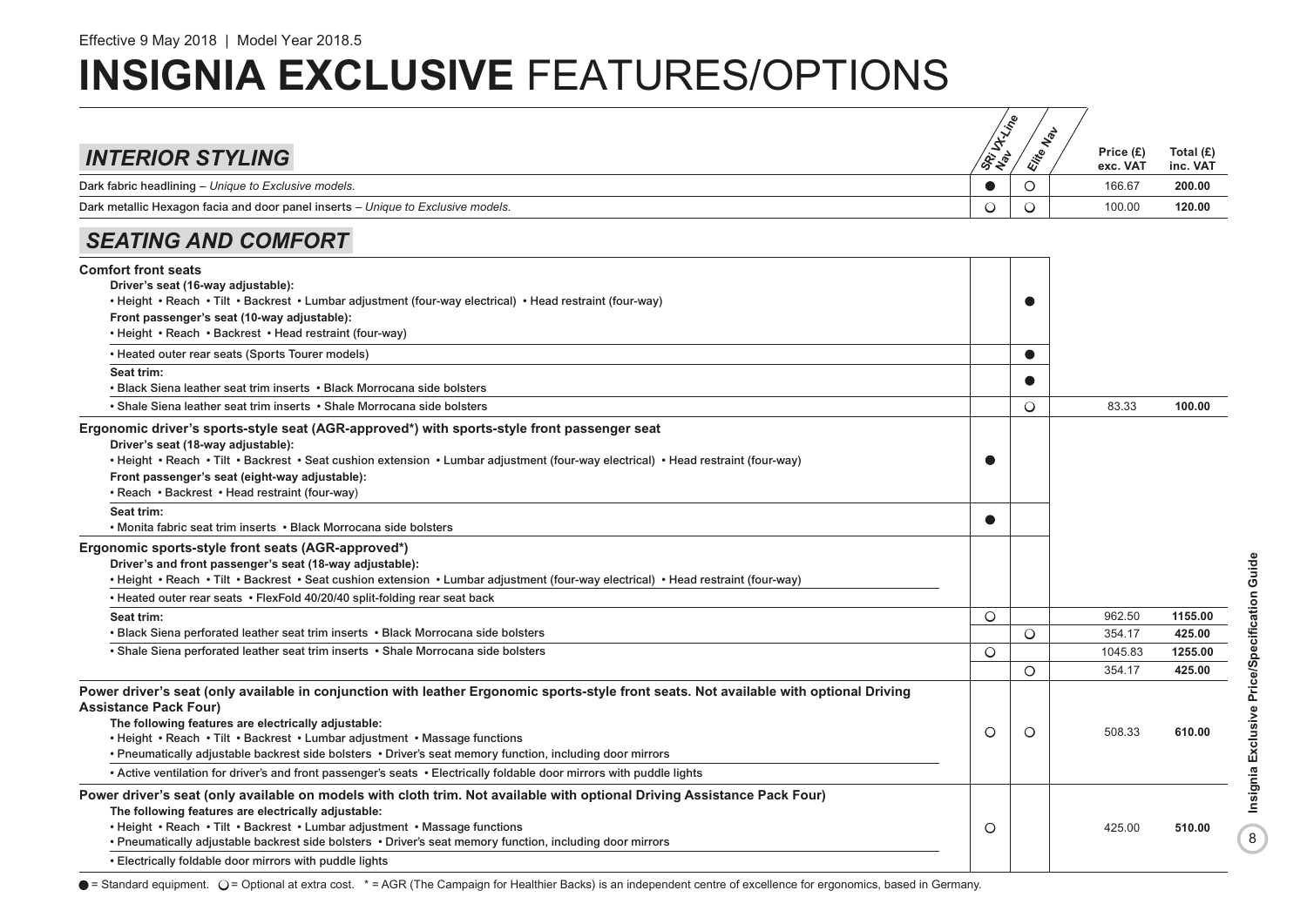|                                                                                                                                                                                                                                                                                                                                                                                                                                                                                                                                                                                                                                                                                                                                                                                                                                                                                                                                                                                                                                                                                                                                                                                                     |            | $\textbf{r}_{\phi}$ | Price $(E)$ | Total $(E)$ |
|-----------------------------------------------------------------------------------------------------------------------------------------------------------------------------------------------------------------------------------------------------------------------------------------------------------------------------------------------------------------------------------------------------------------------------------------------------------------------------------------------------------------------------------------------------------------------------------------------------------------------------------------------------------------------------------------------------------------------------------------------------------------------------------------------------------------------------------------------------------------------------------------------------------------------------------------------------------------------------------------------------------------------------------------------------------------------------------------------------------------------------------------------------------------------------------------------------|------------|---------------------|-------------|-------------|
| <b>SEATING AND COMFORT</b>                                                                                                                                                                                                                                                                                                                                                                                                                                                                                                                                                                                                                                                                                                                                                                                                                                                                                                                                                                                                                                                                                                                                                                          | SRI LIVING |                     | exc. VAT    | inc. VAT    |
| Brownstone Nappa premium leather with ergonomic sports-style front seats (AGR-approved*) and power driver's seat<br>(not available with Driving Assistance Pack Four) - Unique to Exclusive models.<br>Driver's seat (18-way adjustable):<br>• Height (electrical) • Reach (electrical) • Tilt (electrical) • Backrest (electrical) • Seat cushion extension<br>• Lumbar adjustment (four-way electrical) • Head restraint (four-way) • Massage function via three air cushions<br>• Active ventilation backrest / seat cushion • Pneumatically adjustable backrest side bolsters<br>Front passenger's seat (18-way adjustable):<br>• Height • Reach • Tilt • Backrest • Seat cushion extension<br>• Lumbar adjustment (four-way electrical) • Head restraint (four-way) • Active ventilation backrest / seat cushion<br>Seat trim:<br>• Brownstone Nappa premium perforated leather seat trim inserts • Brownstone Nappa premium leather side bolsters<br>• Leather-trimmed head restraints<br><b>Centre armrest:</b><br>• Brownstone leather-trimmed<br>• Heated outer rear seats • FlexFold 40/20/40 split-folding rear seat back<br>Pedals: • Sports, alloy-effect<br>Headlining: • Dark fabric |            | $\circ$             | 2558.33     | 3070.00     |

### *INFOTAINMENT*

| Bose® Premium Sound System (Not available in conjunction with optional emergency spare wheel)<br>• 4x45w channels • Bose® digital amplifier with six channels of customised equalisation • 7 premium speakers • Subwoofer |                              |  | 600.00<br>500.00 |
|---------------------------------------------------------------------------------------------------------------------------------------------------------------------------------------------------------------------------|------------------------------|--|------------------|
| Wireless charger for mobile devices (Maximum device dimensions 75.7 x 23.6mm. Not suitable for iPhone 8, 8 plus, iPhone X & Samsung Galaxy S8, S8 plus models)                                                            |                              |  | 133.33<br>160.00 |
| OnStar <sup>1</sup>                                                                                                                                                                                                       |                              |  |                  |
| OnStar – delete standard-fit – Please note, cannot be deleted retrospectively and must be selected at time of ordering.                                                                                                   | N/C<br>N/C<br>No-cost option |  |                  |
| <b>INTERIOR CONVENIENCE</b>                                                                                                                                                                                               |                              |  |                  |
| FlexOrganiser® Pack (Sports Tourer models)<br>• Four side rails • 3D storage net • Side net pocket • Four side rail hooks                                                                                                 |                              |  | 100.00<br>120.00 |

 $\bullet$  = Standard equipment.  $\bigcirc$  = Optional at extra cost. N/C = No-cost option.

All OnStar services and Wi-Fi services will cease to be available on 31 December 2020. No trial or paid subscriptions or services, including emergency response services, will be available after that date. \* = AGR (The Campaign for Healthier Backs) is an independent centre of excellence for ergonomics, based in Germany.

1 = Includes 12 months of OnStar services from date of first registration and a 3 month/3 GB Wi-Fi free trial period (whichever comes first) effective from the date the customer accepts the nominated network operator Wi-Fi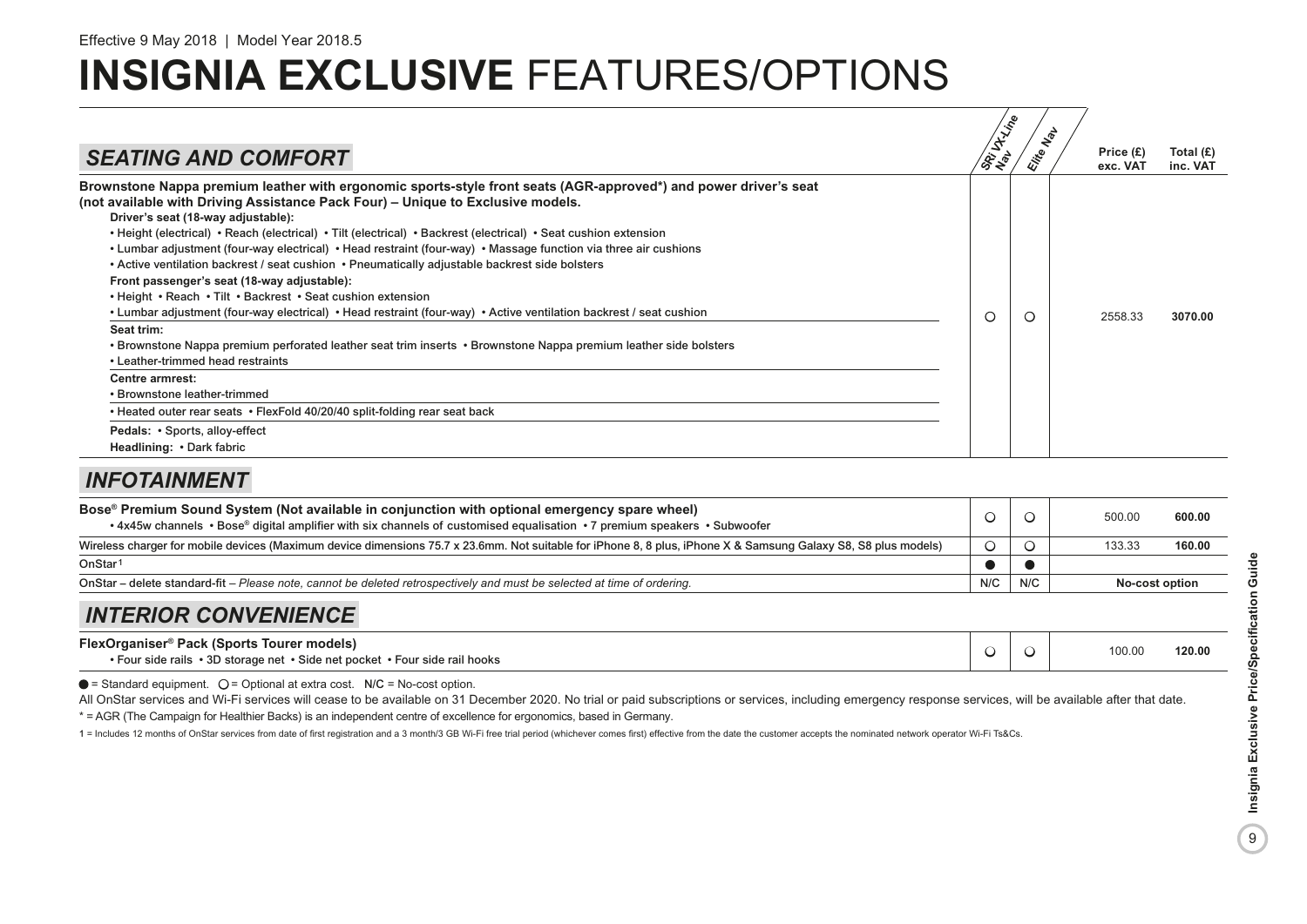| <b>EXTERIOR LIGHTING</b>                                                                                                                                                                                                                                                                                                                                                                                                                                                                                                                                                                                                                                                                                                                                                                                                                                                                                                                                                                                                                                                                                                                                                                                                                                                                                                                                                                                                                                                                                                                                                                                                                                                                                                                                                                                                                                                                                                                                                                                                                                                                                                                                                                                                                                                                                                                                                        | SRT H-TIMB | $\mathbf{r}_{\mathbf{p}}$<br>Elite | Price (£)<br>exc. VAT | Total $(E)$<br>inc. VAT |
|---------------------------------------------------------------------------------------------------------------------------------------------------------------------------------------------------------------------------------------------------------------------------------------------------------------------------------------------------------------------------------------------------------------------------------------------------------------------------------------------------------------------------------------------------------------------------------------------------------------------------------------------------------------------------------------------------------------------------------------------------------------------------------------------------------------------------------------------------------------------------------------------------------------------------------------------------------------------------------------------------------------------------------------------------------------------------------------------------------------------------------------------------------------------------------------------------------------------------------------------------------------------------------------------------------------------------------------------------------------------------------------------------------------------------------------------------------------------------------------------------------------------------------------------------------------------------------------------------------------------------------------------------------------------------------------------------------------------------------------------------------------------------------------------------------------------------------------------------------------------------------------------------------------------------------------------------------------------------------------------------------------------------------------------------------------------------------------------------------------------------------------------------------------------------------------------------------------------------------------------------------------------------------------------------------------------------------------------------------------------------------|------------|------------------------------------|-----------------------|-------------------------|
| IntelliLux LED <sup>®</sup> Matrix headlights<br>IntelliLux LED® Matrix headlights work with the standard Driving Assistance Pack One incorporating front camera system, to<br>provide outstanding lighting performance and enhanced safety. Each headlight features a matrix of 16 individual LED lights.<br>These lights replace both the dipped beam and main beam functions. Each LED illuminates a separate part of the road ahead<br>meaning that by automatically switching lights on and off, illumination is varied to suit traffic and road conditions.<br>The IntelliLux system calculates which LED lights are activated and deactivated using additional data such as ambient light<br>conditions, vehicle speed, steering angle and when the indicators are used. For example, when the front camera system detects<br>an oncoming vehicle, the individual LED lights that would dazzle the oncoming driver are automatically switched off and then<br>switched back on once the vehicle has passed. All other areas remain fully illuminated.<br>Every type of driving environment has been considered:<br><b>Urban light:</b> With street lighting and speeds up to 34mph, the system automatically enhances the dipped beam function.<br>Highway light: The system recognises when the car is on a dual carriageway or motorway. At higher speeds the light distribution on the right is reduced to<br>minimise glare from the crash barriers whilst the left-side beam is lengthened.<br>Country light: As speeds increase, so does the lighting's performance, illuminating the nearside of the road.<br>Static Cornering light: At lower speeds corners and bends are illuminated to match steering inputs.<br>Parking light: When reversing, additional side-facing lights are activated in the headlights.<br>Tourist mode: The lighting pattern can be adjusted when travelling abroad.<br>Energy saving mode: The IntelliLux LED® Matrix system goes into energy saving mode when the engine is automatically stopped.<br>. Dipped beam, main beam and dynamic lighting: 32 electronically controlled LED lights (16 per headlight)<br>• Intelligent main beam control • Automatic headlight levelling<br>Smart headlights automatically adjust the shape of high beam<br>No need to switch between high and low beam<br>High beam is always glare free | ◯          |                                    | 1079.17               | 1295.00                 |

 $\bullet$  = Standard equipment.  $\bigcirc$  = Optional at extra cost.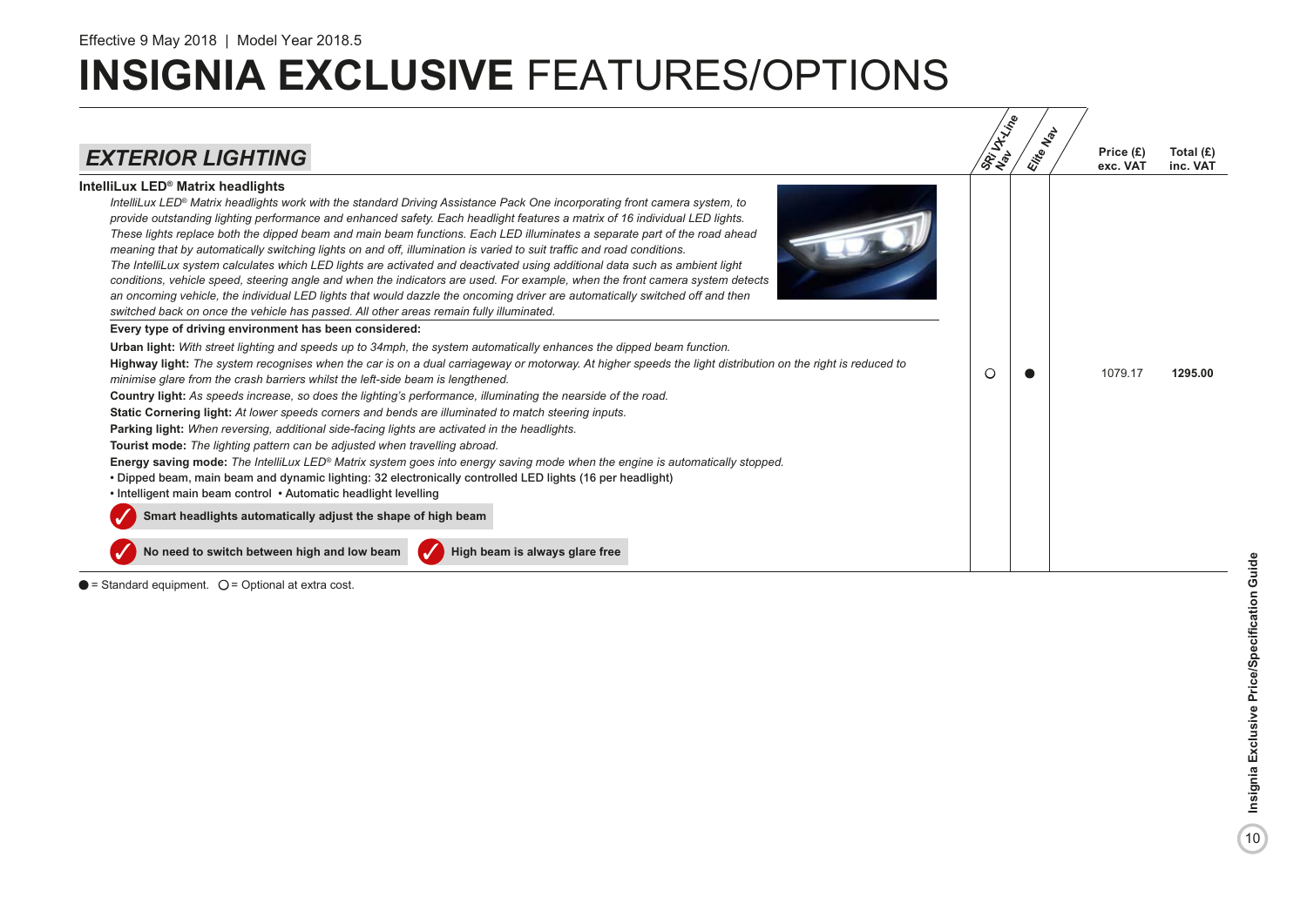|                                                                                                                                                                                                                                                              | SRi H-H-Vine | $\Leftrightarrow$ |                       |                         |
|--------------------------------------------------------------------------------------------------------------------------------------------------------------------------------------------------------------------------------------------------------------|--------------|-------------------|-----------------------|-------------------------|
| <b>EXTERIOR CONVENIENCE</b>                                                                                                                                                                                                                                  |              | Elite             | Price (£)<br>exc. VAT | Total $(E)$<br>inc. VAT |
| <b>Windscreen wipers</b><br>• Intermittent rear window wash/wipe (Grand Sport models)                                                                                                                                                                        | N/C          | N/C               |                       | No-cost option          |
| Door mirrors<br>• Electrically foldable door mirrors with puddle lights - Fitted as part of Driving Assistance Pack Three and Four. Not available separately.                                                                                                | □            | □                 |                       |                         |
| Keyless entry with two transmitter fobs                                                                                                                                                                                                                      | O            | $\circ$           | 250.00                | 300.00                  |
| Noise-reducing laminated side windows                                                                                                                                                                                                                        | O            | $\circ$           | 183.33                | 220.00                  |
| <b>Glass sunroof (Grand Sport models)</b><br>• Electrically operated tilt and slide glass sunroof section, located above front seats • Electrically operated sunblind                                                                                        | $\circ$      | ◯                 | 587.50                | 705.00                  |
| Panoramic glass sunroof (Sports Tourer models)<br>• Electrically operated tilt and slide glass sunroof section, located above front seats<br>• Additional fixed panoramic glass rear sunroof • Electrically operated sunblinds                               | $\circ$      | $\circ$           | 800.00                | 960.00                  |
| <b>Power tailgate (Sports Tourer models)</b><br>• Keyless entry with two transmitter fobs • Under-bumper release sensor • Tailgate close switch<br>Easy load access<br>. Maximum opening height can be set to avoid damage in areas with low ceiling heights | $\circ$      | $\circ$           | 566.67                | 680.00                  |
| <b>Towing Pack</b><br>• Retractable tow bar • Trailer stability programme integrated into ESP system                                                                                                                                                         | O            | $\circ$           | 570.83                | 685.00                  |
| <b>EXTERIOR STYLING</b>                                                                                                                                                                                                                                      |              |                   |                       |                         |
| <b>VXR Styling Pack</b><br>• Sports-style front and rear bumpers • Side sills • Rear spoiler (Grand Sport models)<br>. Visible exhaust tailpipe (excluding Grand Sport 1.5 (165PS) Turbo models)                                                             |              | $\circ$           | 708.33                | 850.00                  |
| Brushed alloy-effect door mirror housings - Unique to Exclusive models.                                                                                                                                                                                      | $\circ$      | $\circ$           | 83.33                 | 100.00                  |
| Carbon fibre-effect door mirror housings - Unique to Exclusive models.                                                                                                                                                                                       | $\circ$      | $\circ$           | 83.33                 | 100.00                  |

 $\bullet$  = Standard equipment.  $\bigcirc$  = Optional at extra cost. N/C = No-cost option.  $\Box$  = Available as part of an extra-cost option pack.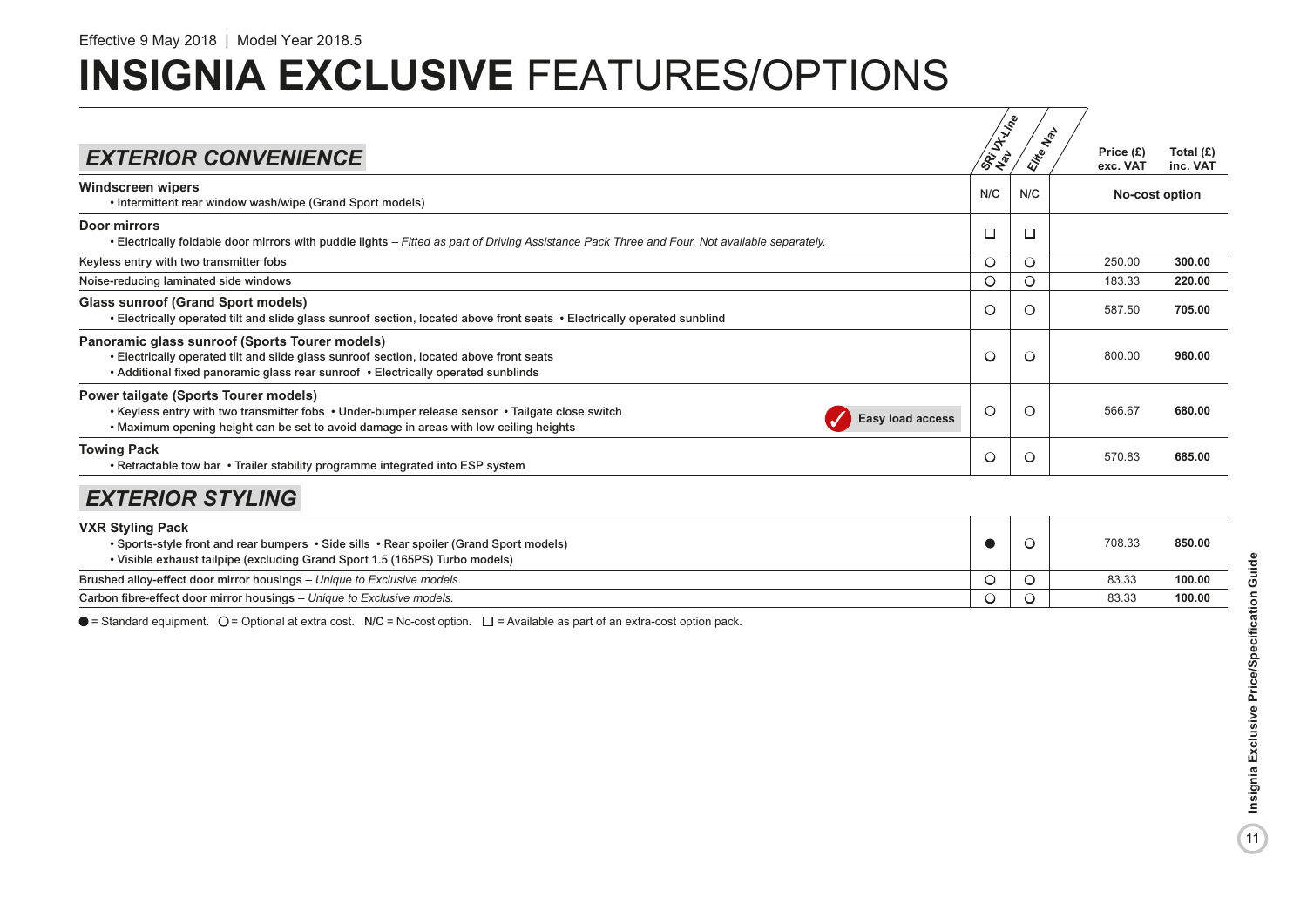## **INSIGNIA EXCLUSIVE FEATURES/OPTIONS**

| <b>EXTERIOR COLOURS</b>                                                                                      | SREY Hyper | Elite Nav | Price (£)<br>exc. VAT | Total (£)<br>inc. VAT |
|--------------------------------------------------------------------------------------------------------------|------------|-----------|-----------------------|-----------------------|
| <b>Aegean Blue</b><br>· Solid paint                                                                          |            |           |                       |                       |
| <b>Summit White</b><br><b>Lava Red</b><br>• Brilliant paint<br>• Brilliant paint                             | $\bigcirc$ | $\circ$   | 237.50                | 285.00                |
| <b>Satin Steel Grey</b><br><b>Flip Chip Silver</b><br>• Two-coat metallic paint<br>• Two-coat metallic paint |            |           |                       |                       |
| <b>Mineral Black</b><br><b>Sovereign Silver</b><br>• Two-coat metallic paint<br>• Two-coat metallic paint    | $\bigcirc$ | $\circ$   | 470.83                | 565.00                |
| <b>Cosmic Grey</b><br>• Two-coat pearlescent paint                                                           |            |           |                       |                       |

 $\bullet$  = Standard equipment.  $\bigcirc$  = Optional at extra cost.

The colours reproduced may vary slightly from the actual paint colour. As a result they should be used as a guide only. Your Vauxhall Retailer has a comprehensive display of our paint samples.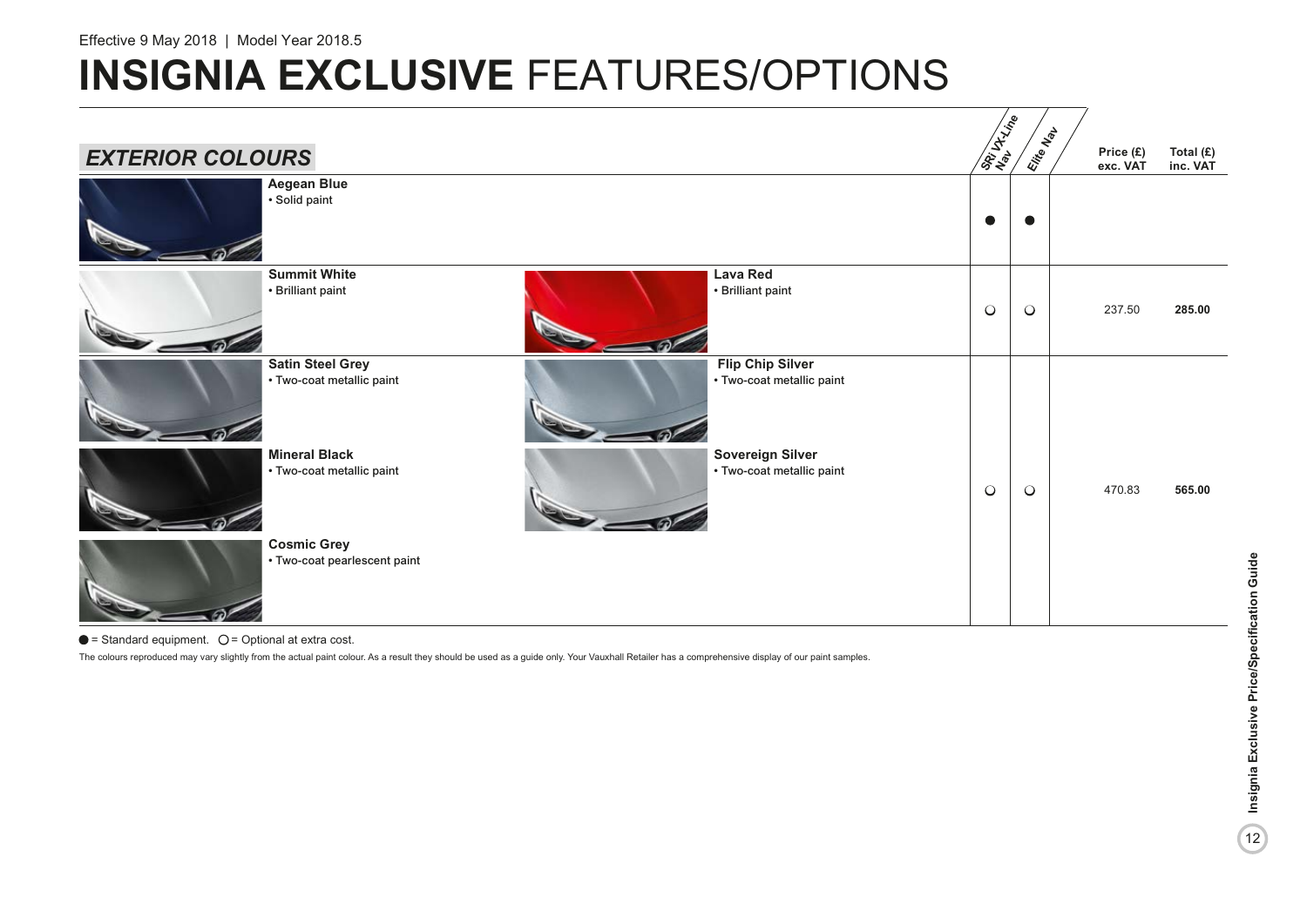| <b>EXTERIOR COLOURS</b>                                                                               | <b>SRI HIVE</b> | $\preccurlyeq^{\phi}$<br>Eife | Price (£)<br>exc. VAT | Total (£)<br>inc. VAT |
|-------------------------------------------------------------------------------------------------------|-----------------|-------------------------------|-----------------------|-----------------------|
| <b>Emerald Green</b><br><b>Dark Caramel</b><br>• Two-coat premium paint<br>• Two-coat premium paint   |                 | $\circ$                       | 545.83                | 655.00                |
| <b>Darkmoon Blue</b><br><b>Rioja Red</b><br>• Two-coat premium paint<br>• Two-coat premium paint<br>r | $\circ$         |                               |                       |                       |
| <b>Abalone White</b><br>• Tri-coat premium paint                                                      | $\circ$         | $\circ$                       | 604.17                | 725.00                |

 $\bullet$  = Standard equipment.  $\bigcirc$  = Optional at extra cost.

The colours reproduced may vary slightly from the actual paint colour. As a result they should be used as a guide only. Your Vauxhall Retailer has a comprehensive display of our paint samples.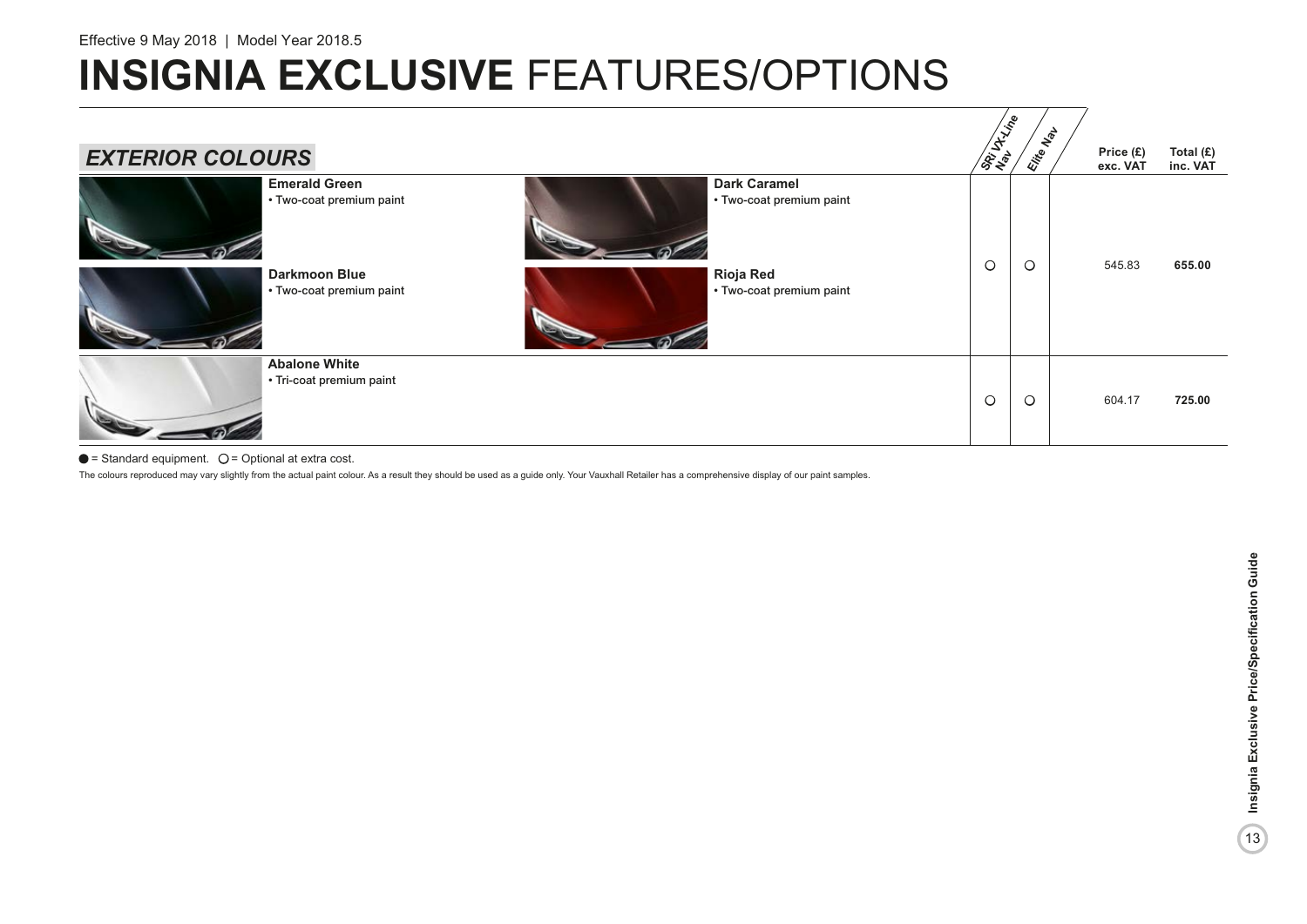## **INSIGNIA EXCLUSIVE FEATURES/OPTIONS**



 $Q$  = Optional at extra cost.

The colours reproduced may vary slightly from the actual paint colour. As a result they should be used as a guide only. Your Vauxhall Retailer has a comprehensive display of our paint samples.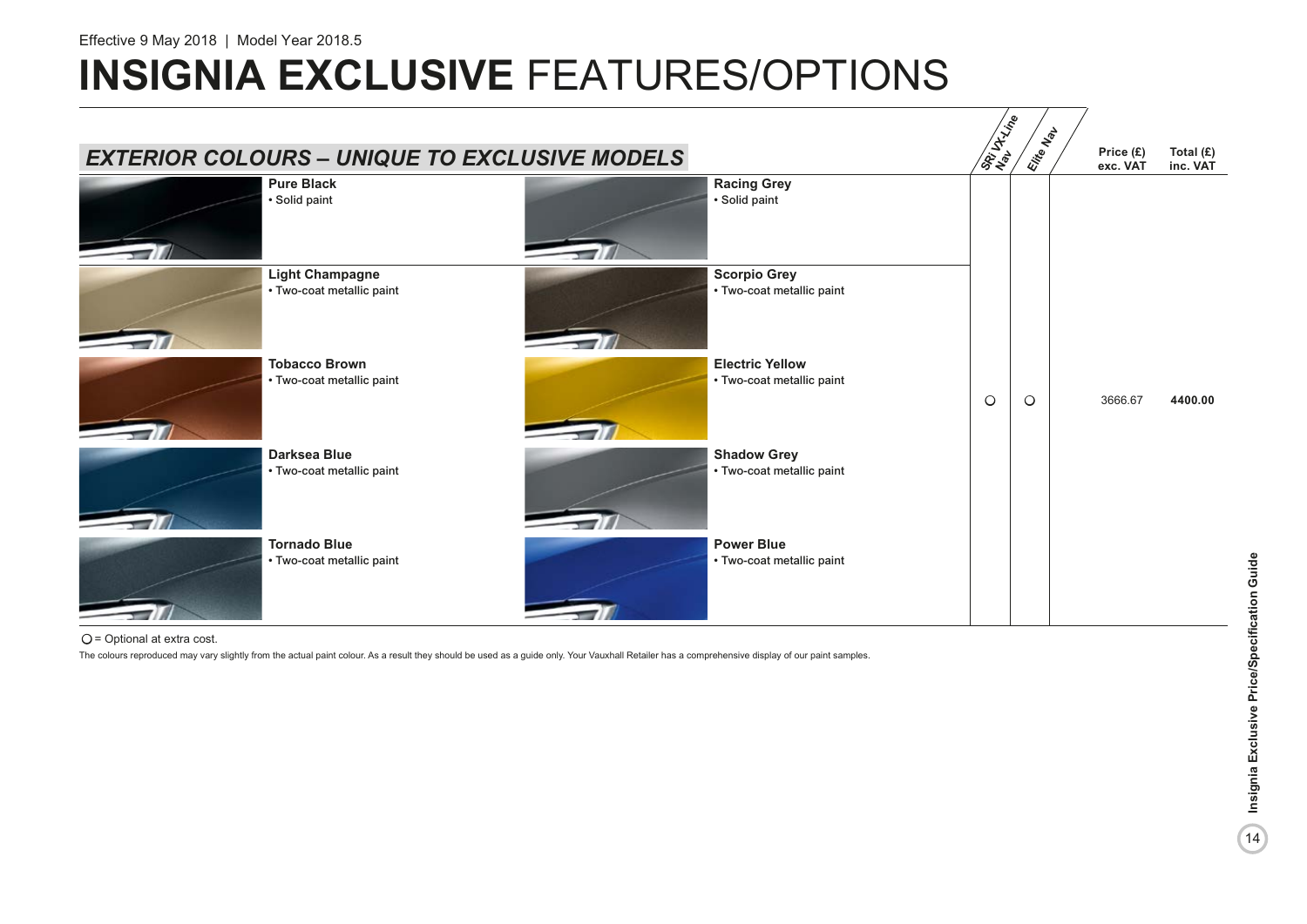## **INSIGNIA EXCLUSIVE FEATURES/OPTIONS**



 $O =$  Optional at extra cost. The colours reproduced may vary slightly from the actual paint colour. As a result they should be used as a guide only. Your Vauxhall Retailer has a comprehensive display of our paint samples.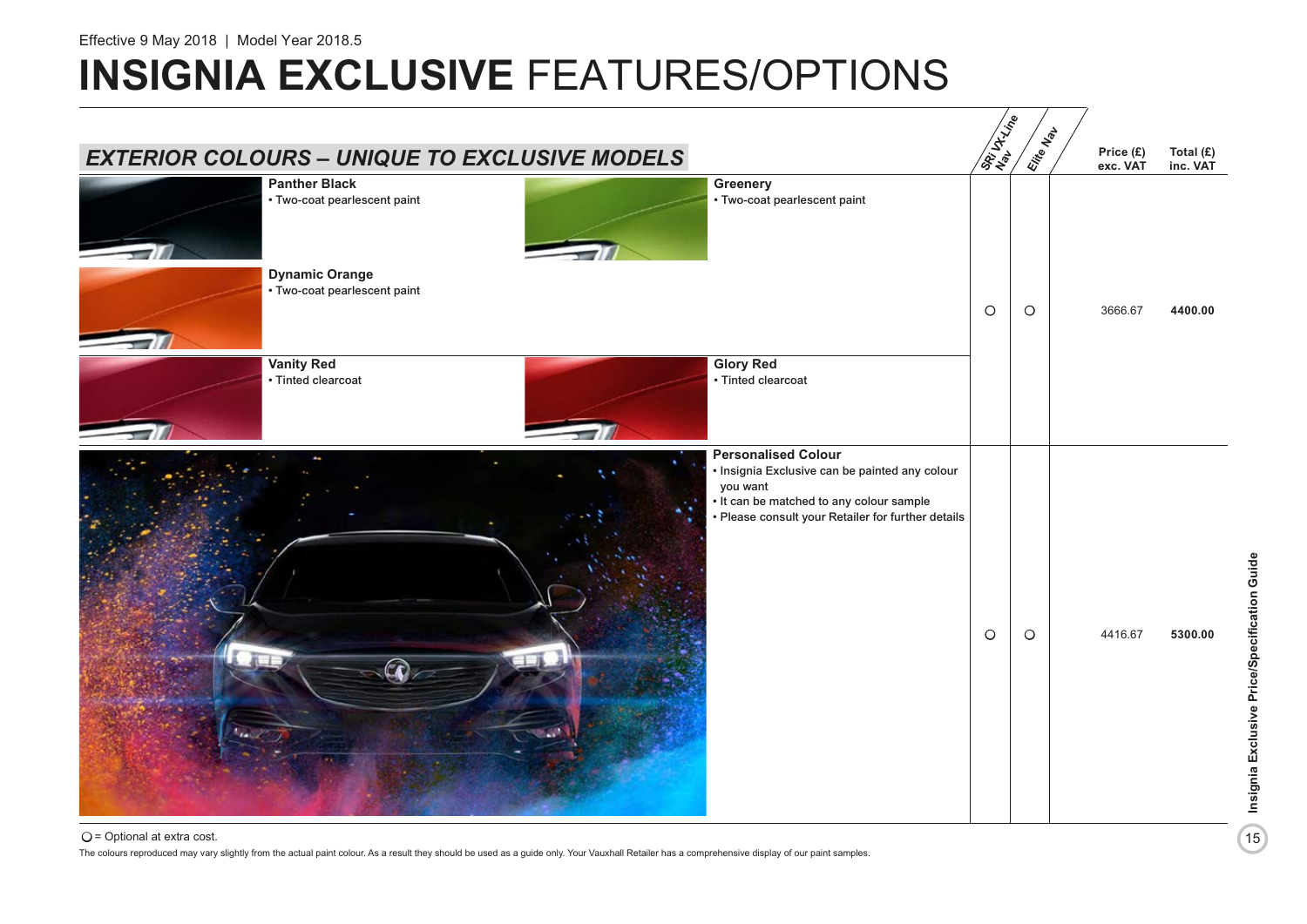# **INSIGNIA EXCLUSIVE FEATURES/OPTIONS**

|                                                                                                                                                        | SRI LLINE  | $A^{\hat{\varphi}}$ |                       |                       |
|--------------------------------------------------------------------------------------------------------------------------------------------------------|------------|---------------------|-----------------------|-----------------------|
| <b>WHEELS AND TYRES</b>                                                                                                                                |            | Elite               | Price (£)<br>exc. VAT | Total (£)<br>inc. VAT |
| Steel emergency spare wheel offer (16-inch / 17-inch) - not available with Bose® premium sound system.                                                 |            |                     |                       |                       |
| 1.5 (165PS) Turbo (Grand Sport 16-inch / Sports Tourer 17-inch)                                                                                        | $\bigcirc$ | $\bigcirc$          | 91.67                 | 110.00                |
| 2.0 (170PS) Turbo D BlueInjection manual / auto (Grand Sport / Sports Tourer 17-inch)                                                                  | $\circ$    | $\bigcirc$          |                       |                       |
| 18-inch diamond-cut alloy wheels - secondary colour High Gloss Black<br>• 245/45 R 18 tyres<br>• Emergency tyre inflation kit (in lieu of spare wheel) |            |                     |                       |                       |
| 18-inch diamond-cut alloy wheels - secondary colour Technical Grey<br>• 245/45 R 18 tyres<br>• Emergency tyre inflation kit (in lieu of spare wheel)   | $\circ$    | $\circ$             | 83.33                 | 100.00                |
| 18-inch diamond-cut alloy wheels - secondary colour Sterling Silver<br>• 235/50 R 18 tyres<br>Emergency tyre inflation kit (in lieu of spare wheel)    | $\circ$    | $\circ$             | 83.33                 | 100.00                |
| 18-inch High Gloss Black five-spoke alloy wheels<br>• 245/45 R 18 tyres<br>· Emergency tyre inflation kit (in lieu of spare wheel)                     | $\circ$    | $\circ$             | 166.67                | 200.00                |

 $\bullet$  = Standard equipment.  $\bigcirc$  = Optional at extra cost.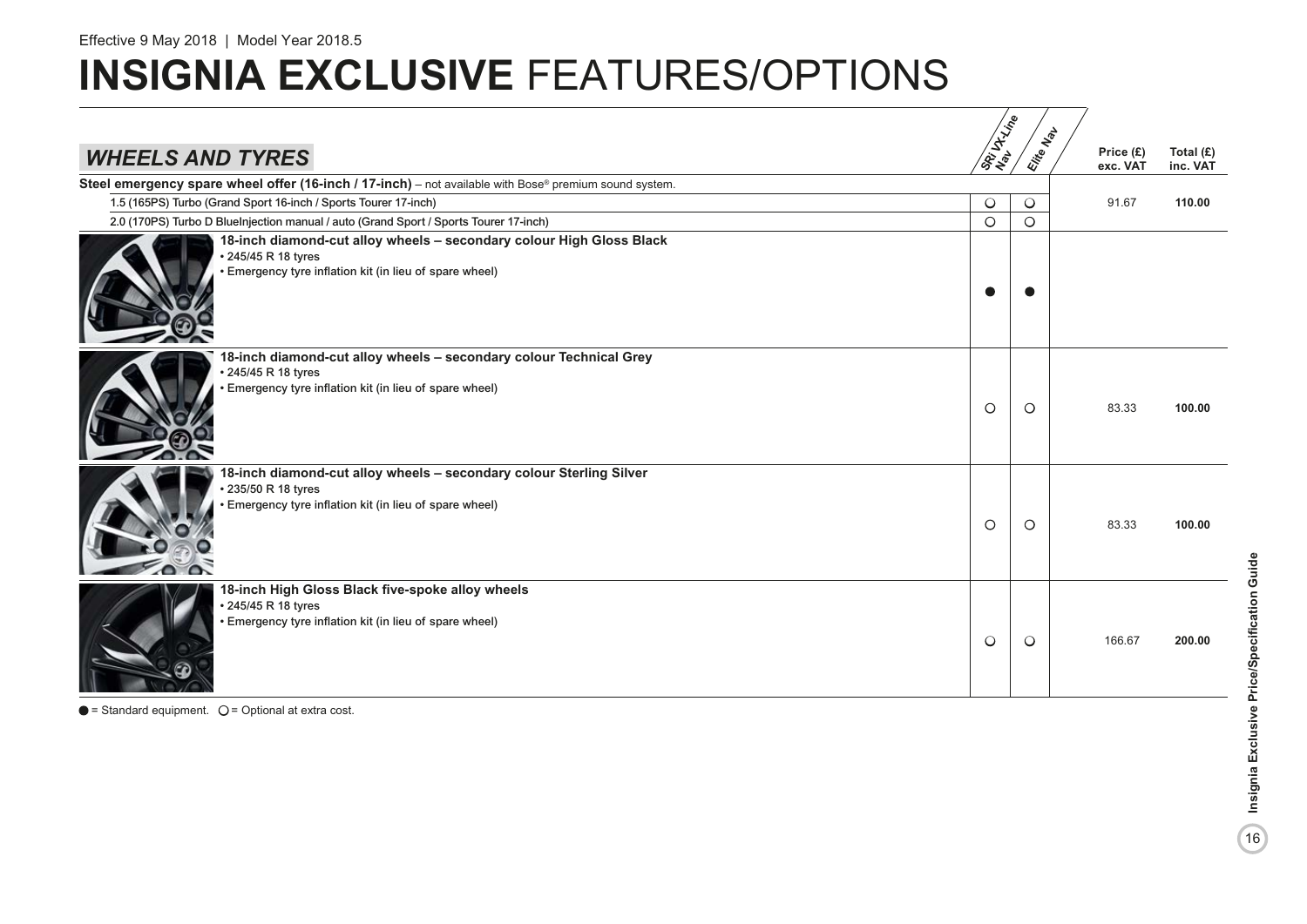## **INSIGNIA EXCLUSIVE FEATURES/OPTIONS**

| <b>WHEELS AND TYRES</b>                                                                                                                                                                              | SRI LIVING | $\boldsymbol{\xi}^{\boldsymbol{\phi}}$<br>Eife | Price (£)<br>exc. VAT | Total $(E)$<br>inc. VAT |
|------------------------------------------------------------------------------------------------------------------------------------------------------------------------------------------------------|------------|------------------------------------------------|-----------------------|-------------------------|
| 20-inch diamond-cut alloy wheels- secondary colour High Gloss Black<br>• 245/35 R 20 tyres<br>• Emergency tyre inflation kit (in lieu of spare wheel)<br>• Not available on 1.5 (165PS) Turbo models | $\circ$    | $\circ$                                        | 733.33                | 880.00                  |
| 20-inch diamond-cut alloy wheels - secondary colour Technical Grey<br>• 245/35 R 20 tyres<br>• Emergency tyre inflation kit (in lieu of spare wheel)<br>• Not available on 1.5 (165PS) Turbo models  | $\circ$    | $\circ$                                        | 733.33                | 880.00                  |

 $\bullet$  = Standard equipment.  $\bigcirc$  = Optional at extra cost.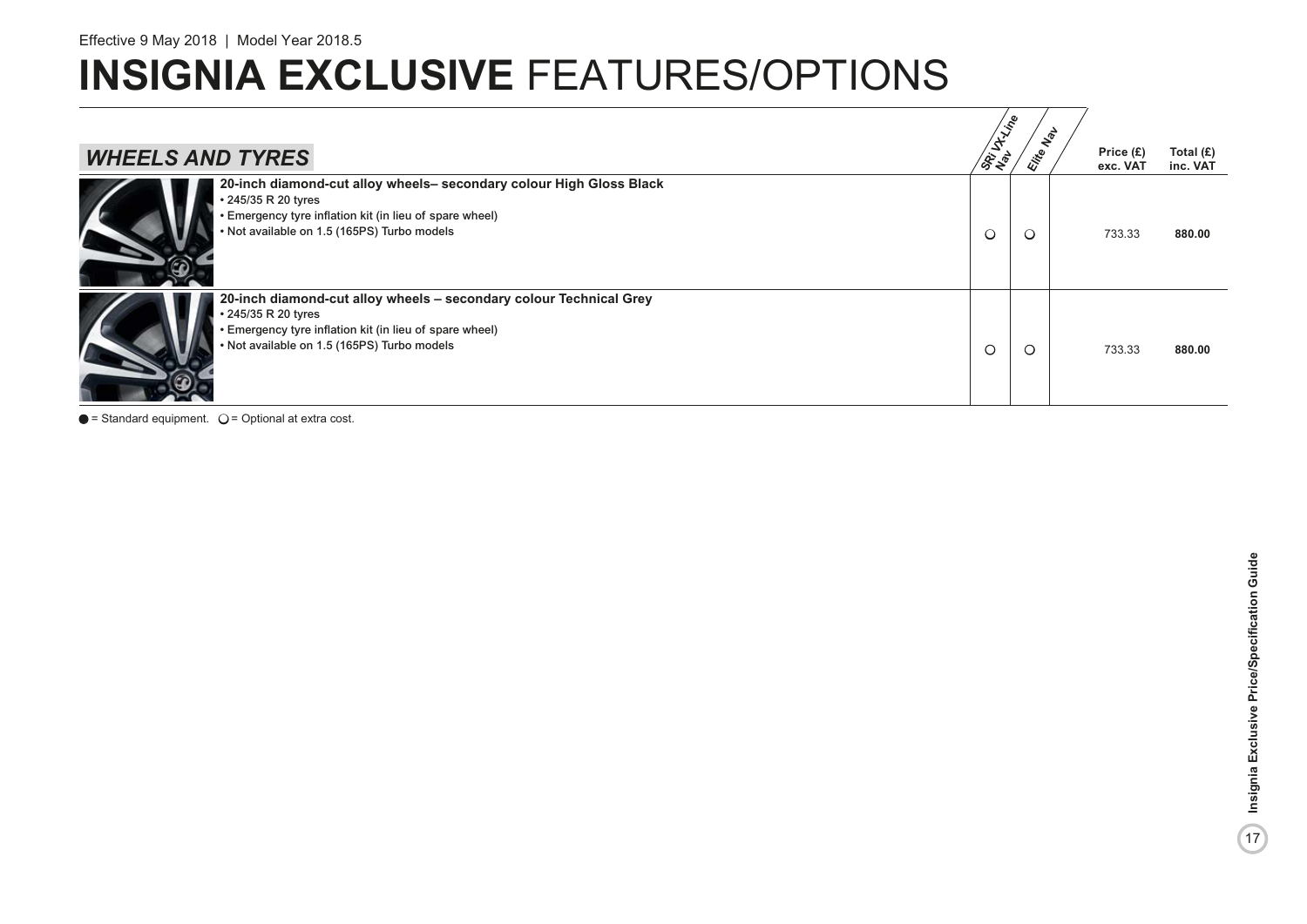## **INSIGNIA EXCLUSIVE**

### *GRAND SPORT PERFORMANCE, FUEL ECONOMY AND EMISSIONS*

|                     |                           |                           | Performance<br>(manufacturer's figures) | Fuel economy<br>mpg (litres/100km) <sup>#</sup> |                            |                           |                                                      |                    |                                                 | <b>Benefit in kind</b><br>company car    |
|---------------------|---------------------------|---------------------------|-----------------------------------------|-------------------------------------------------|----------------------------|---------------------------|------------------------------------------------------|--------------------|-------------------------------------------------|------------------------------------------|
|                     | Wheel<br>size<br>(inches) | Maximum<br>speed<br>(mph) | Acceleration<br>$0-60$ mph<br>(sec)     | Urban<br>driving                                | Extra-<br>urban<br>driving | <b>Combined</b><br>figure | CO <sub>2</sub><br>emissions<br>$g$ /km <sup>#</sup> | First year<br>rate | Vehicle Excise Duty*<br><b>Standard</b><br>rate | taxation rates<br>$-2018/19$<br>tax year |
| Manual              |                           |                           |                                         |                                                 |                            |                           |                                                      |                    |                                                 |                                          |
| 1.5 (165PS) Turbo   | 17/18                     | 135                       | 8.8                                     | 38.7 (7.3)                                      | 54.3(5.2)                  | 47.1 (6.0)                | 136                                                  | £205               | £140                                            | 28%                                      |
| 2.0 (170PS) Turbo D | 18/20                     | 140                       | 8.2                                     | 42.2(6.7)                                       | 65.7 (4.3)                 | 54.3(5.2)                 | 136                                                  | £515               | £140                                            | 32%                                      |
| <b>Automatic</b>    |                           |                           |                                         |                                                 |                            |                           |                                                      |                    |                                                 |                                          |
| 2.0 (170PS) Turbo D | 18/20                     | 139                       | 8.4                                     | 38.2(7.4)                                       | 62.8(4.5)                  | 51.4(5.5)                 | 145                                                  | £515               | £140                                            | 34%                                      |

### *SPORTS TOURER PERFORMANCE, FUEL ECONOMY AND EMISSIONS*

|                     |                           |                           | Performance<br>(manufacturer's figures) |                  | Fuel economy<br>mpg (litres/100km)# |                           |                                                 |                    |                                                 | <b>Benefit in kind</b><br>company car    |
|---------------------|---------------------------|---------------------------|-----------------------------------------|------------------|-------------------------------------|---------------------------|-------------------------------------------------|--------------------|-------------------------------------------------|------------------------------------------|
|                     | Wheel<br>size<br>(inches) | Maximum<br>speed<br>(mph) | Acceleration<br>$0-60$ mph<br>(sec)     | Urban<br>driving | Extra-<br>urban<br>driving          | <b>Combined</b><br>figure | CO <sub>2</sub><br>emissions<br>$g$ /km $^{\#}$ | First year<br>rate | Vehicle Excise Duty*<br><b>Standard</b><br>rate | taxation rates<br>$-2018/19$<br>tax year |
| Manual              |                           |                           |                                         |                  |                                     |                           |                                                 |                    |                                                 |                                          |
| 1.5 (165PS) Turbo   | 18                        | 135                       | 8.6                                     | 37.2(7.6)        | 54.3(5.2)                           | 46.3(6.1)                 | 139                                             | £205               | £140                                            | 28%                                      |
| 2.0 (170PS) Turbo D | 18/20                     | 139                       | 8.4                                     | 40.9(6.9)        | 65.7(4.3)                           | 53.3(5.3)                 | 139                                             | £515               | £140                                            | 32%                                      |
| <b>Automatic</b>    |                           |                           |                                         |                  |                                     |                           |                                                 |                    |                                                 |                                          |
| 2.0 (170PS) Turbo D | 18/20                     | 137                       | 8.6                                     | 37.7(7.5)        | 61.4 (4.6)                          | 49.6(5.7)                 | 150                                             | £515               | £140                                            | 35%                                      |

\* = Correct at time of publication.

# = Fuel consumption information is official government environmental data, tested in accordance with the relevant EU directive. Official EU-regulated test data is provided for comparison purposes and actual performance will depend on driving style, road conditions and other non-technical factors.

### *INSURANCE GROUPS*

|                                        | <b>SRi VX-Line Nav Exclusive</b><br><b>Black/Chrome</b> | <b>Elite Nav Exclusive</b><br><b>Black/Chrome</b> |
|----------------------------------------|---------------------------------------------------------|---------------------------------------------------|
| 1.5 (165PS) Turbo                      | 18F                                                     | 20F                                               |
| 2.0 (170PS) Turbo D BlueInjection      | 22F                                                     | 24F                                               |
| 2.0 (170PS) Turbo D auto BlueInjection | 22F                                                     | 24F                                               |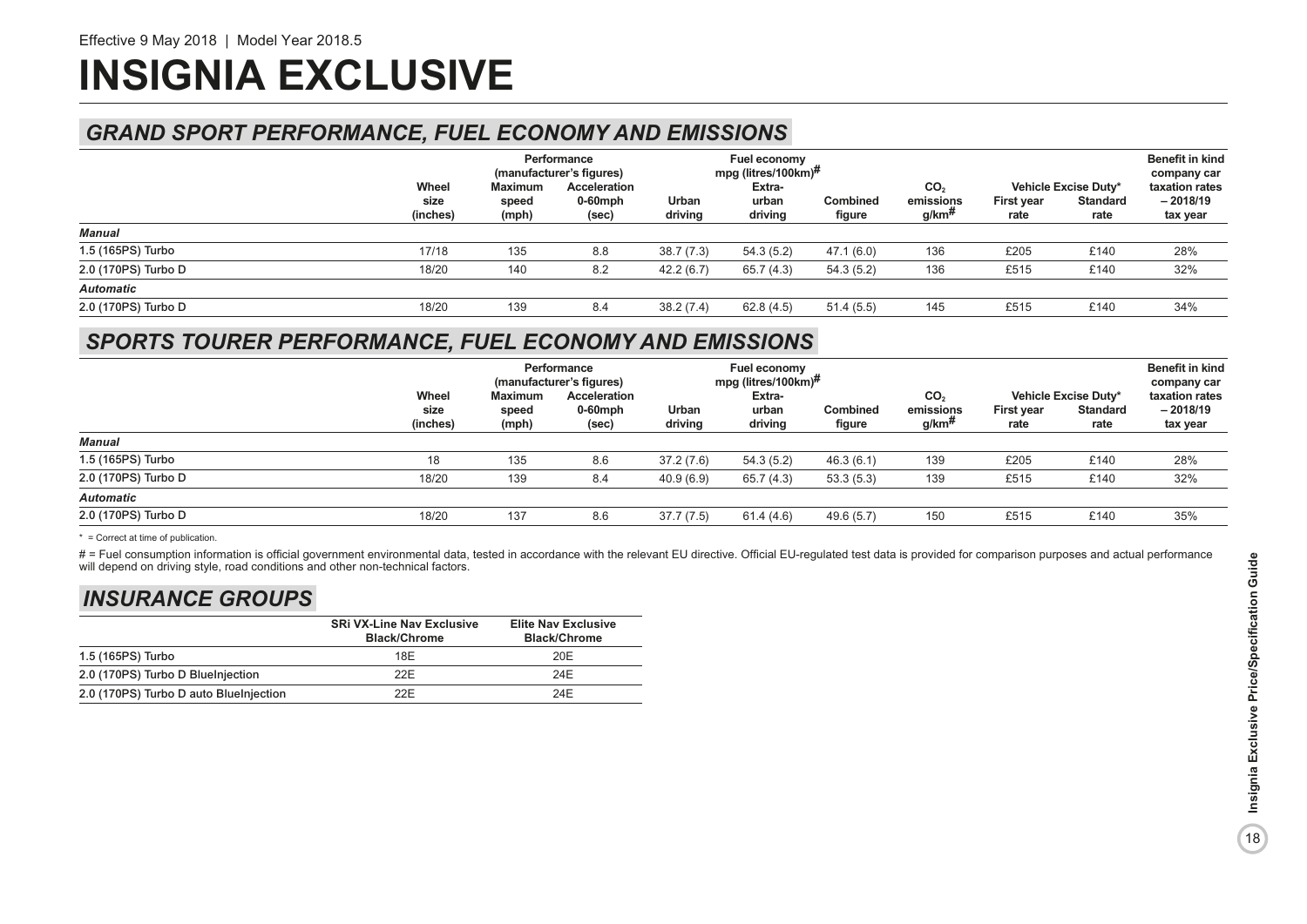# **INSIGNIA EXCLUSIVE** OFFERS IN DETAIL – TERMS AND CONDITIONS

Unless otherwise stated, all offers described are available on orders or registrations between 3 April 2018 – 2 July 2018. Offer prices quoted are correct at the time of publication (April 2018). Prices are subject to change. In line with Vauxhall's policy of price transparency, the offer price shown is an on-the-road price including VAT, number plates and delivery to Retailer of £700.00 (including £116.67 VAT), 12 months' Government Vehicle Excise Duty (variable depending upon model) and the DVLA's new vehicle first registration fee of £55.00. Excludes fuel and insurance. Offers may not apply to Retailer stocks and are subject to availability. Restrictions may apply. Contact your Retailer for details. Vauxhall Motors Limited reserves the right to change, amend or withdraw these offers at any point in time.

### **2 YEAR 0% APR PCP**

Offer subject to availability, on selected models at participating Retailers only. Personal Contract Purchase. Finance subject to status, Ts&Cs apply. Applicants must be 18+. Finance by Vauxhall Finance, CF15 7YT. 25 month term. Monthly payment has been calculated using a price which includes Vauxhall and/or Retailer contribution where applicable. At the end of the agreement there are three options: i) Retain: Pay the optional final payment to own the vehicle, ii) Return the vehicle, or iii) Replace: Part Exchange the vehicle where equity is available. Offer applies to private individuals, Vauxhall Partners and small businesses 1-24 units. Orders or registrations from 3 April 2018 to 2 July 2018.

### **FLEXIBLE PCP**

Offer subject to availability at participating Retailers only. Personal Contract Purchase. Finance subject to status. Terms and Conditions apply. Applicants must be 18+. Finance by Vauxhall Finance, CF15 7YT. 24-48 month term available. Vauxhall deposit contribution only available when vehicle financed through Vauxhall Finance. At the end of the agreement there are three options: i) Pay the optional final payment to own the vehicle, ii) Return the vehicle, or iii) Replace: Part Exchange the vehicle, where equity is available. UK-supplied vehicles only. Offer applies to private individuals, Vauxhall Partners and small businesses 1-24 units (purchase only excluding B2B supported units). Offer not available in conjunction with Personal Contract Hire, 0% Flexible Finance or a deposit contribution.

### **PERSONAL CONTRACT HIRE**

Personal contract hire offer on vehicles ordered by 2 July 2018 subject to availability and status. Age 18+ only. Figures based on a non-maintenance contract hire package. Excess miles over contracted mileage of 24,000 over 36 months charged at a maximum of 14 pence per mile. Excess charges also apply if you breach manufacturer servicing or maintenance guidelines or if the car exceeds BVRLA Fair Wear & Tear guidelines for its age/ mileage when it is returned to Vauxhall Leasing. Package includes Road Fund Licence and Vauxhall Assistance. Guarantee/indemnity may be required. Prices and details are subject to change without notice. For full specification and Ts&Cs contact your local Retailer. You will not own the car. ALD Automotive Ltd., trading as Vauxhall Leasing, BS16 7LB. Authorised and regulated by the Financial Conduct Authority. Offer not available in conjunction with 0% Flexible Finance, Flexible PCP or a deposit contribution.

**Please note not all offers apply to all models.**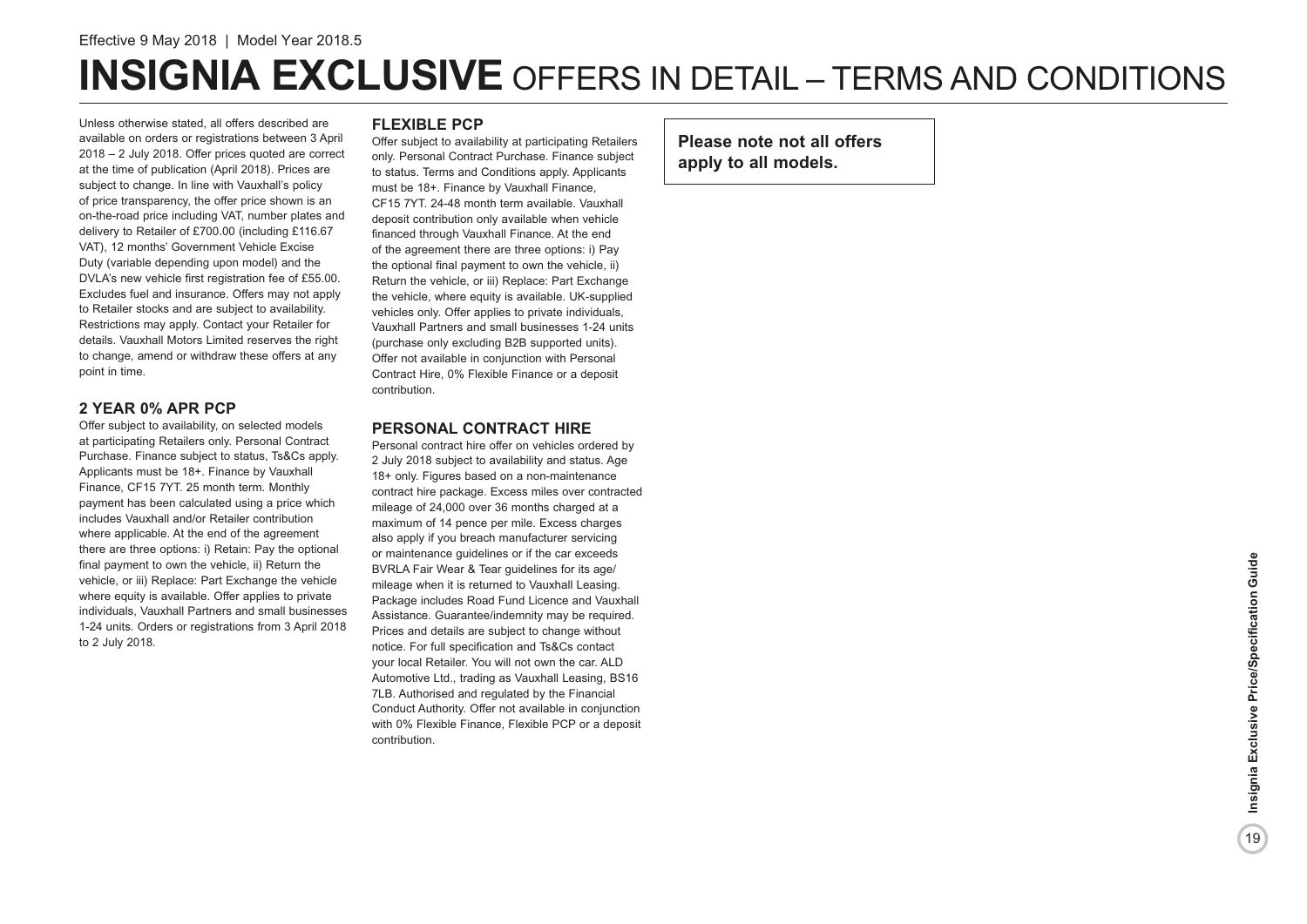# **INSIGNIA EXCLUSIVE** ADDITIONAL INFORMATION

#### **ON-THE-ROAD PRICES**

To eliminate uncertainty about hidden costs when buying a new car, Vauxhall publishes on-the-road recommended retail prices (RRP) and these are shown in the pricing tables within this price guide. These prices include VAT, number plates and delivery to Retailer of £700.00 (including £116.67 VAT), 12 months' Government Vehicle Excise Duty (see opposite for details) and the DVLA new vehicle first registration fee of £55.00\*.

**Please note:** The on-the-road recommended retail price (RRP) does not include fuel supplied by the Retailer, motor insurance or any other goods or services supplied by agreement between the Retailer and the customer.

### **PRICE PROTECTION**

Order a new Vauxhall for build in the current model year (as confirmed by your Retailer) for delivery no more than three months in advance and the price you are quoted is the price you pay. This is irrespective of any subsequent price rises between placing your order and delivery of your new car, but you must take delivery as soon as the car is available. Vauxhall Motors Limited is not liable for price adjustments caused by Government changes in the rate of VAT (currently 20%), Vehicle Excise Duty, DVLA new vehicle first registration fee or by any other applicable legislation or regulations.

### **VAUXHALL LEASING**

As Vauxhall's own contract hire and fleet management operation, Vauxhall Leasing provides a one-stop-shop for competitive car and van leasing solutions – for business users and private individuals. Working with the Vauxhall Retailer network, we combine the support of a national contract with the convenience of a local contact.

For further information, please see your local Vauxhall Retailer or call us on **0117 908 6433.** Alternatively, you can visit our website at **www.vauxhall-leasing.co.uk**

### **IN THE EVENT OF AN ACCIDENT...**

Vauxhall Accident Management helps keep you mobile following an accident. Benefits include vehicle recovery, Vauxhall-approved repairs and contacting your insurer. For more details, visit **vauxhall.co.uk/AccidentManagement**

#### **VEHICLE EXCISE DUTY**

The amount of Vehicle Excise Duty (road fund licence) payable on new cars varies depending on the level of carbon dioxide  $(CO<sub>2</sub>)$  emissions produced by the vehicle.  $CO<sub>2</sub>$  emissions are measured in grammes (g) per kilometre (km) travelled and divided into 13 charging bands shown in the table below.

A 'first year rate' of Vehicle Excise Duty is payable on all new cars and in subsequent years the amount payable reverts to the 'standard rate'. From 1 April 2017 the breakpoints for each of these bands have been revised. Also, for vehicles with a list price over £40,000, including factory-fitted options, an additional £310 is payable for the first five years of standard rate payments.

#### **VEHICLE EXCISE DUTY\***

|               | CO <sub>2</sub> emissions | First year rate | <b>Standard rate</b> |         |
|---------------|---------------------------|-----------------|----------------------|---------|
|               |                           | Non-diesel**    | Diesel <sup>t</sup>  |         |
| <b>Band A</b> | 0q/km                     | £0.00           | £0.00                | £0.00   |
| <b>Band B</b> | $1-50q/km$                | £10.00          | £25.00               | £140.00 |
| <b>Band C</b> | $51 - 75q/km$             | £25.00          | £105.00              | £140.00 |
| <b>Band D</b> | 76 - 90a/km               | £105.00         | £125.00              | £140.00 |
| <b>Band E</b> | $91 - 100q/km$            | £125.00         | £145.00              | £140.00 |
| <b>Band F</b> | $101 - 110q/km$           | £145.00         | £165.00              | £140.00 |
| <b>Band G</b> | $111 - 130q/km$           | £165.00         | £205.00              | £140.00 |
| <b>Band H</b> | $131 - 150a/km$           | £205.00         | £515.00              | £140.00 |
| <b>Band I</b> | $151 - 170a/km$           | £515.00         | £830.00              | £140.00 |
| <b>Band J</b> | $171 - 190q/km$           | £830.00         | £1.240.00            | £140.00 |
| <b>Band K</b> | $191 - 225$ g/km          | £1,240.00       | £1.760.00            | £140.00 |
| <b>Band L</b> | $226 - 255q/km$           | £1,760.00       | £2,070.00            | £140.00 |
| <b>Band M</b> | over 255q/km              | £2.070.00       | £2.070.00            | £140.00 |

\* = Correct at time of issue. \*\* = Also applies to diesel vehicles that meet the Real Driving Emissions Step 2 (RDE2). † = Applies to vehicles that do not meet the Real Driving Emissions Step 2 (RDE2).